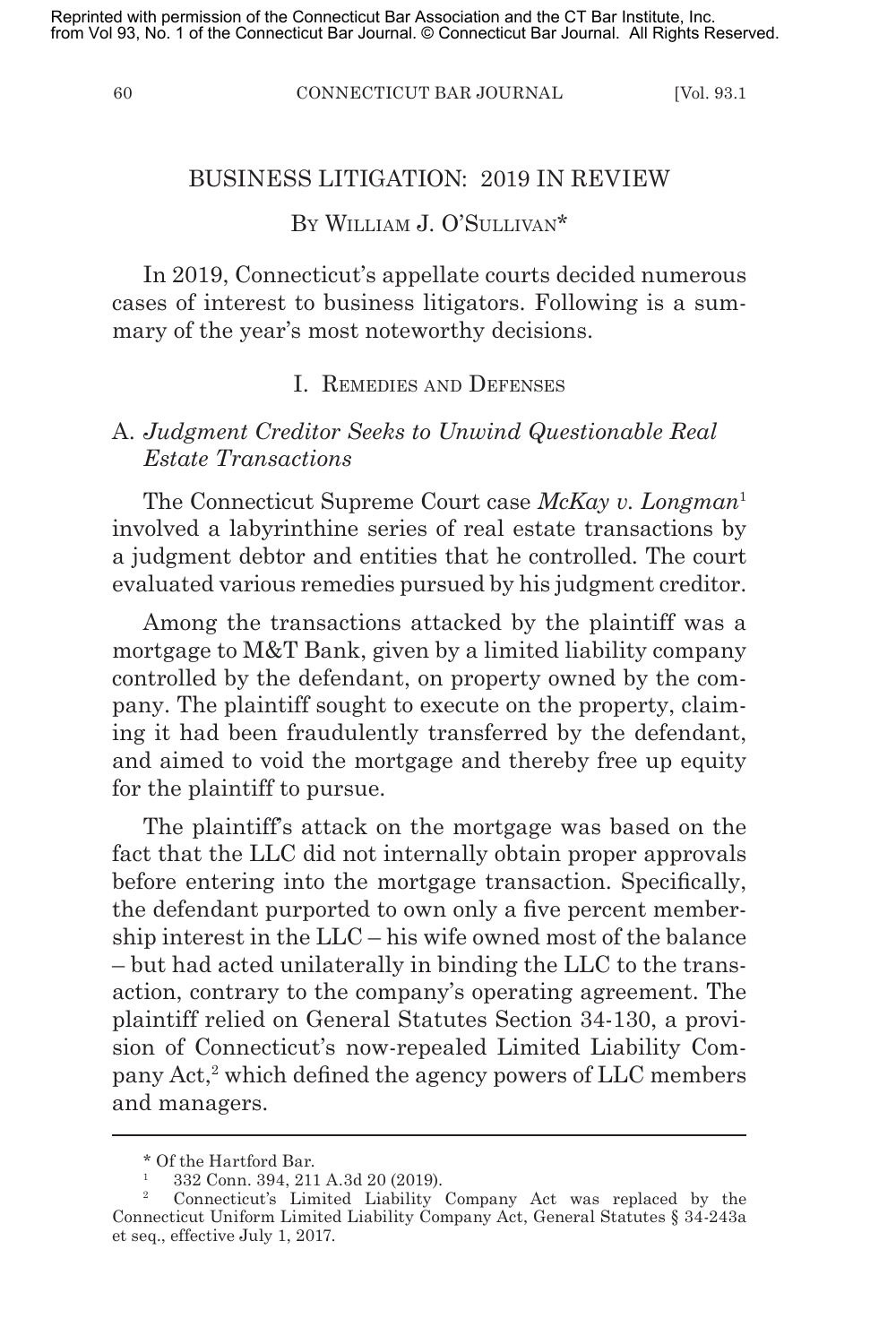The trial court had dismissed this claim, holding that the plaintiff lacked standing to attack the mortgage on this basis. The Supreme Court agreed, noting that the plaintiff did not claim to be a member or manager of the LLC, did not claim to be a party to the mortgage, and did not establish status as an intended third-party beneficiary of the transaction. The court concluded that the plaintiff did "not fall within the zone of interests that  $\S 34-130$  was meant to protect,"<sup>3</sup> and thus lacked standing to seek recourse under that statute.

The trial court had ruled in favor of the plaintiff on claims of fraudulent transfer. Two properties had been repeatedly transferred among the defendant and entities controlled by him. The defendant claimed that neither property had been an "asset" of his within the meaning of the Uniform Fraudulent Transfer Act, General Statutes Section 52-550a et seq. As to one property, he claimed he had held title only temporarily as the facilitator for the LLC to obtain a loan. As to the other, he claimed that an LLC had supplied the funds for the down payment, that he had held title to the property on the LLC's behalf, and that his subsequent transfer of title to the entity was not fraudulent.

As to both these claims, the trial court conducted an exhaustive analysis of the chains of title, loan transactions and banking records, and rejected the defendant's explanations. Noting that "fraudulent intent is 'almost always proven by circumstantial evidence,'"4 the Supreme Court found the trial court's conclusions were not clearly erroneous, and affirmed the judgment below.

Finally, the court addressed the trial court's application of the doctrine of "reverse veil piercing," an alter ego theory by which, under certain circumstances, the creditor of a person who controls an entity can disregard the corporate form and reach the assets of the entity.<sup>5</sup> The Supreme Court had

 $\frac{3}{4}$  332 Conn. at 413.

<sup>4</sup> *Id*. at 422, quoting Canty v. Otto, 304 Conn. 546, 564, 41 A.3d 280 (2012).

<sup>5</sup> *Id*. at 437.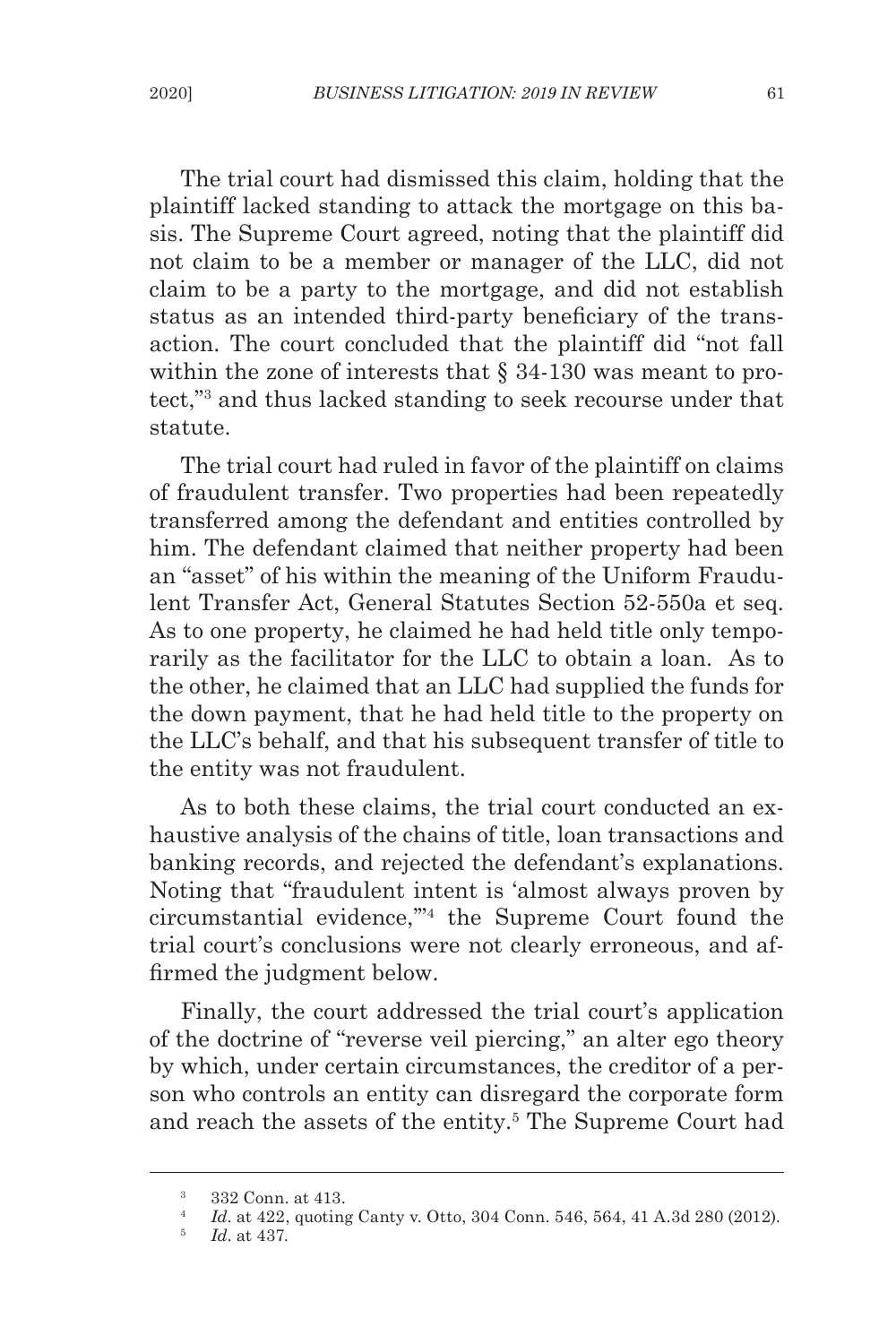discussed reverse veil piercing in an earlier case, *Commissioner of Environmental Protection v. State Five Industrial*  Park, Inc.,<sup>6</sup> finding the doctrine unsuited to the facts of the case but not clearly stating whether or not Connecticut recognizes the doctrine at all. In *McKay*, the court concluded after a detailed analysis that the doctrine indeed exists under Connecticut law – but acknowledged the extremely limited reach of this conclusion, given that effective July 9, 2019, by operation of Public Act No. 19-181, Connecticut's General Assembly expressly abolished the reverse veil piercing doctrine.<sup>7</sup> The court determined that the General Assembly intended the act to operate prospectively only.8

# B. *Supreme Court Parses "Continuing Course of Conduct" Tolling Doctrine*

The Connecticut Supreme Court's decision in *Essex Insurance Company v. William Kramer & Associates, LLC*, 9 features an extensive examination of the continuing course of conduct doctrine, by which the running of a statute of limitations may under some circumstances be tolled.

The plaintiff, an insurance company, hired the defendant, an independent claims adjuster, to adjust the loss arising from damage to an apartment complex in Florida caused by a hurricane in 2005. The plaintiff had issued second-layer insurance coverage for the property. As part of its duties to perform a "full adjustment" of the property, the defendant was required to identify any mortgages on the property, given that any mortgagees could have claims to the insurance proceeds.<sup>10</sup>

The defendant had also been hired by the issuer of the first layer of insurance, Aspen Specialty Insurance Company.<sup>11</sup> The defendant opened a separate file for its work on behalf of Aspen related to the property (the Aspen file).<sup>12</sup>

<sup>6</sup> 304 Conn. 128, 37 A.3d 724 (2012).

 $\frac{7}{8}$  332 Conn. at 432, fn. 27.<br>b  $Id$ .

<sup>&</sup>lt;sup>9</sup> 331 Conn. 493, 205 A.3d 534 (2019).

<sup>10</sup> 331 Conn. at 497, 498.

<sup>11</sup> *Id*. at 497.

<sup>12</sup> *Id*. at 498, fn. 3.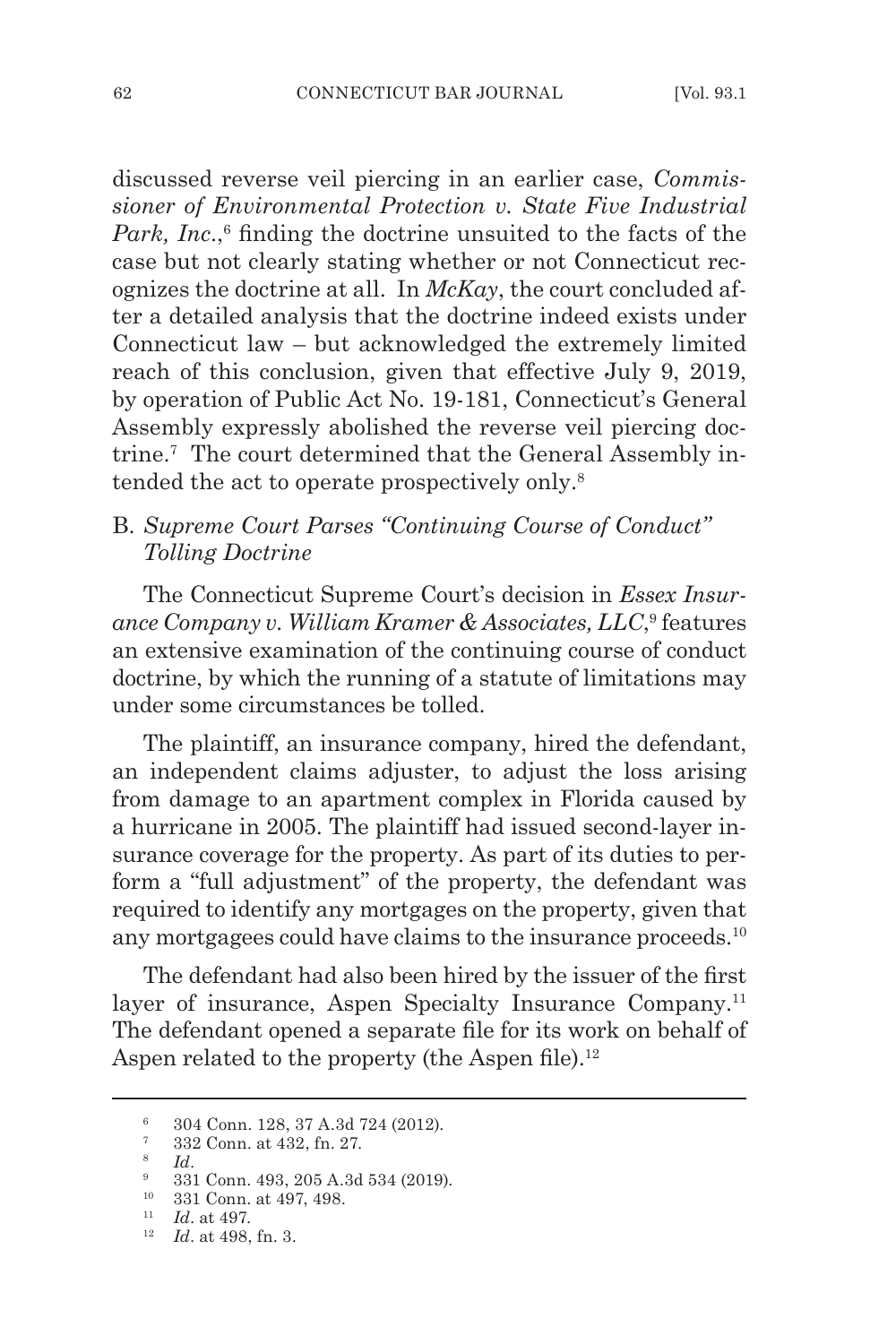In 2006, the defendant received a document that identified the mortgage holders on various of the property owner's properties, including a mortgage to Intervest National Bank on the subject property. That document was placed into the Aspen file. But the defendant's employees who were involved in adjusting the loss for the plaintiff were unaware of that document, believed the property was mortgage-free, and communicated that belief to the plaintiff.<sup>13</sup> In March of 2007, the plaintiff issued a claim payment check to the property owner, without listing Intervest as a payee or informing Intervest about the payment.<sup>14</sup> Two months later, the defendant closed its file.

After that, the parties had contact about the matter on three occasions. First, in August or September 2007, an employee of the defendant contacted the plaintiff to inform it that another insurance company, which had issued thirdlayer coverage for the property, had inquired about the identity of the payee of the plaintiff's payment check. Second, in 2009, after Intervest brought an action against third parties for failure to preserve its mortgage interest in the property, the defendant notified the plaintiff that it had been served with a document subpoena. The defendant produced certain documents – although not the Aspen file – and Intervest in turn cited the plaintiff into the case as an additional defendant. And third, in 2012, the defendant informed the plaintiff that one of its employees was about to be deposed in the Intervest action. At that time, in connection with preparing for the deposition, the defendants' employees reviewed the Aspen file, noticed the mortgage schedule, and disclosed it to the plaintiff.15 The defendants also produced the file to Intervest.

The plaintiff paid \$1 million to settle Intervest's claim against it. In October 2013, the plaintiff sued the defendant for negligence, in the United States District Court for the District of Connecticut. The defendant raised, as a special

<sup>13</sup> *Id*. at 499.

 $14$  *Id.* 

<sup>15</sup> *Id*. at 500, 501.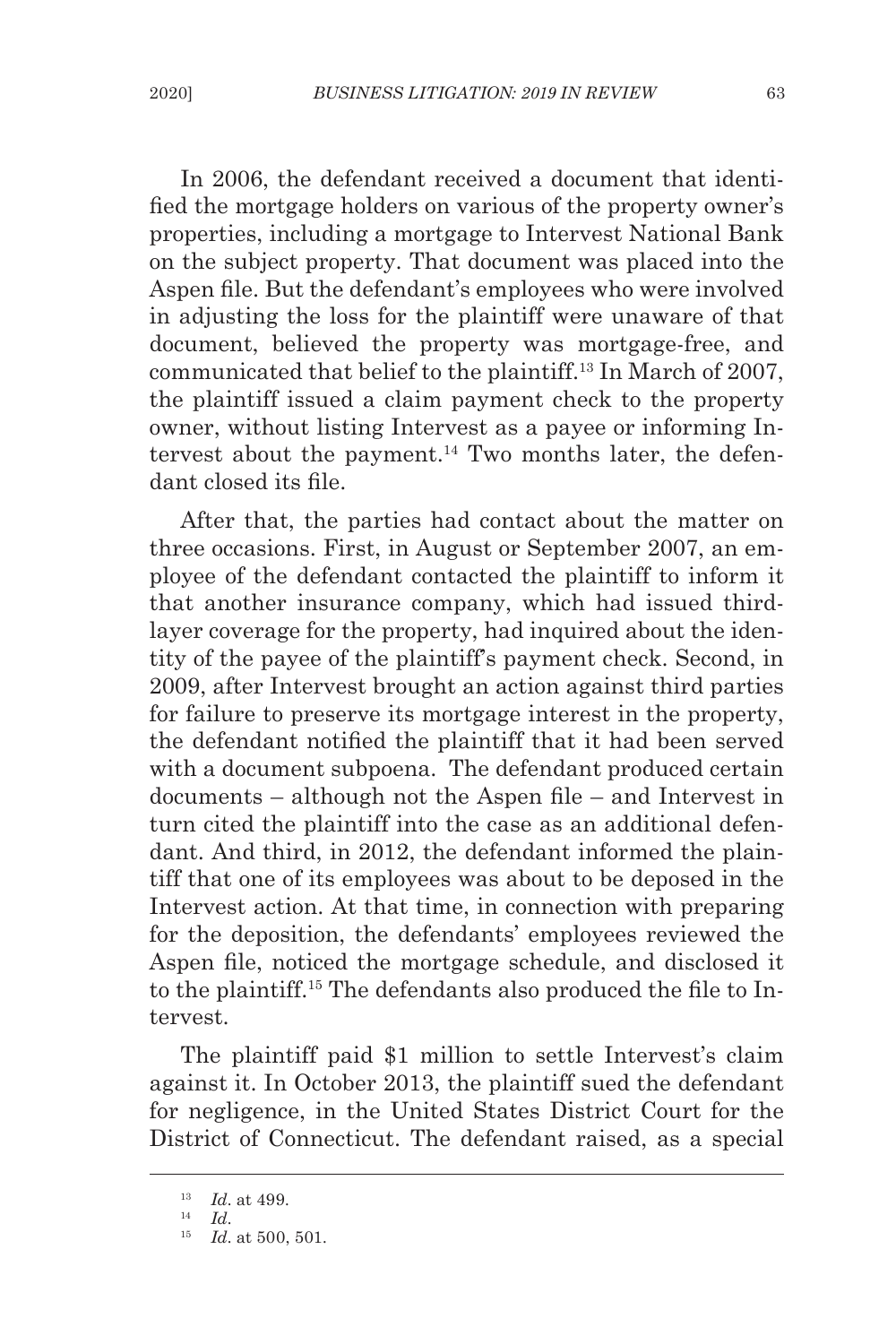defense, the 3-year statute of limitations that applies to negligence actions of this type, General Statutes Section 52- 577.16 The plaintiff replied that the statute had been tolled, by operation of the continuing course of conduct doctrine.<sup>17</sup>

The jury rendered a verdict for the plaintiff, expressly finding, in jury interrogatories, that the continuing course of conduct doctrine applied.18 But the District Court judge disagreed, and granted the defendant's motion for judgment notwithstanding the verdict.19 The plaintiff appealed to the U.S. Court of Appeals for the Second Circuit, which certified to the state supreme court the question "Is the trial evidence legally sufficient to support the jury's finding that the statute of limitations was tolled at least through October 21, 2010 [three years before the action was commenced and thus] rendering [the plaintiff's] claim timely?"<sup>20</sup>

The court noted that the continuing course of conduct doctrine applies if there is "evidence of the breach of a duty that remained in existence after commission of the original wrong related thereto."<sup>21</sup> A "continuing duty" may exist if there is evidence of "*either* a special relationship between the parties giving rise to such a continuing duty *or* some later wrongful conduct of a defendant related to the prior act."<sup>22</sup>

The court examined the plaintiff's argument that the defendant, having been hired as an adjuster by the plaintiff, was the plaintiff's agent and therefore had a special relationship of trust with the plaintiff. More precisely, the court framed the question as "not whether an agency relationship existed, but whether an existing agency relationship and any attendant fiduciary duties continued after the final claim check was issued."<sup>23</sup>

- <sup>20</sup> *Id*.
- <sup>21</sup> *Id.* at 504.

<sup>&</sup>lt;sup>16</sup> The statute provides "No action founded upon a tort shall be brought but within three years from the date of the act or omission complained of."

<sup>17</sup> 331 Conn. at 502. 18 *Id*. at 502.

<sup>19</sup> *Id*.

*Id.*; emphasis in original.

<sup>23</sup> *Id*. at 507.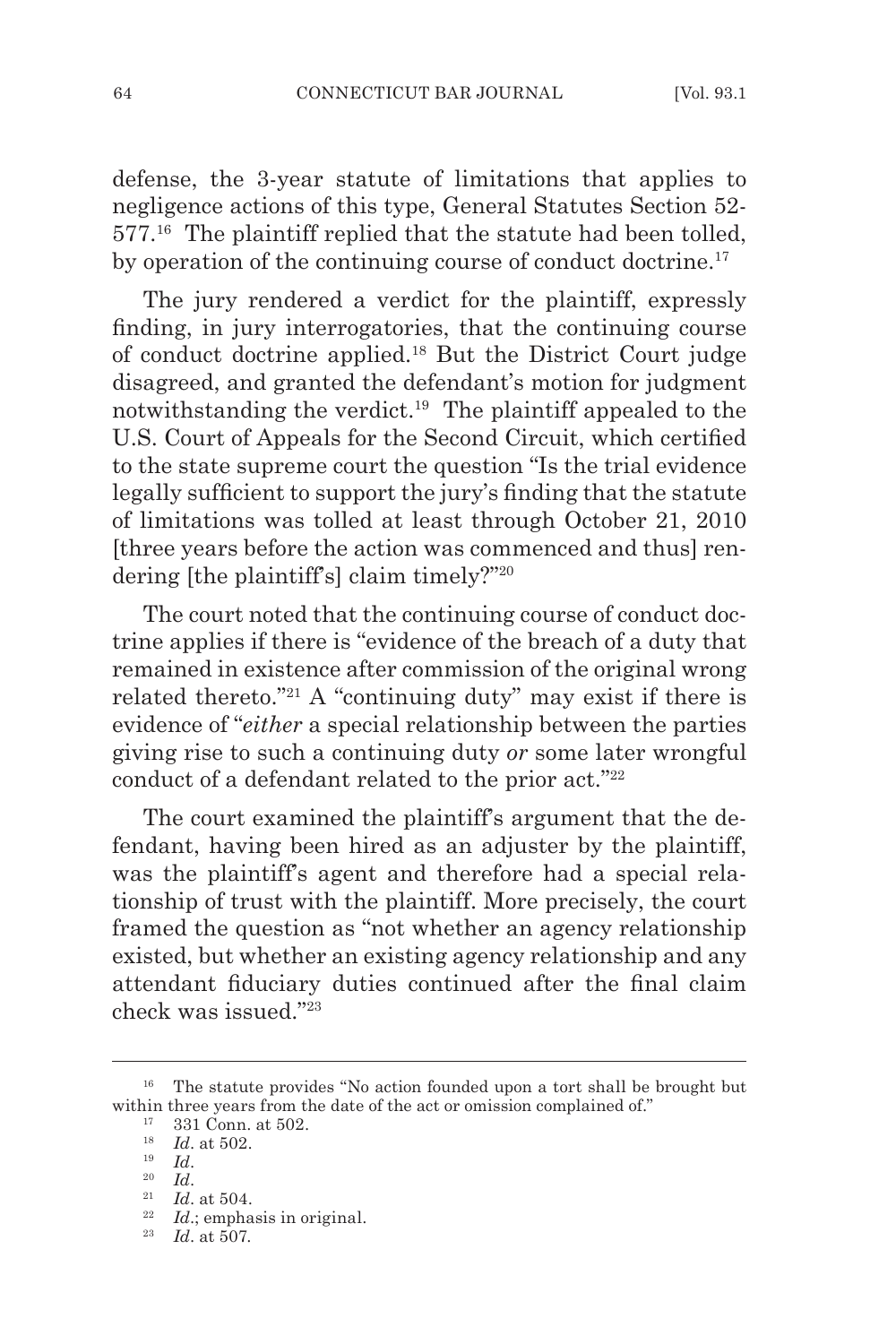The issue was not limited to whether the relationship between the parties had terminated completely. "That a relationship of agency exists does not foreclose the possibility that it may be preceded or followed by another type of legal relationship between the same parties, nor does it foreclose the possibility that another type of legal relationship may exist contemporaneously between the same parties or that the character of a relationship may evolve over time."24

The court noted that not all business relationships give rise to fiduciary duties. "[T]he mere fact 'that one business person trusts another and relies on [the person] to perform [his obligations] does not rise to the level of a confidential relationship for purposes of establishing a fiduciary duty.... [N]ot all business relationships implicate the duty of a fiduciary…[A] mere contractual relationship does not create a fiduciary or confidential relationship.'"25 Rather, "[t]he unique element that inheres a fiduciary duty to one party is an elevated risk that the other party could be taken advantage of—and usually unilaterally. That is, the imposition of a fiduciary duty counterbalances opportunities for self-dealing that may arise from one party's easy access to, or heightened influence regarding, another party's moneys, property, or other valuable resources."26

Applying these principles to the three contacts between the parties after the plaintiff issued the claim check, the court "agree[d] that these facts evidence some sort of relationship," but "disagree[d] that it was a continuation of the special relationship formed by the agreement to provide full adjustment services."27 When actually performing adjustment services, "the defendant was under a duty to act for the benefit of the plaintiff. The defendant's dominance or influence, and, hence, its fiduciary duties, arose because it,

<sup>&</sup>lt;sup>24</sup> *Id.* at 507, 508, quoting 2 Restatement (Third), Agency § 8.01, comment (c), p. 256 (2006).

<sup>25</sup> *Id*. at 508, 509, quoting Saint Bernard School of Montville, Inc. v. Bank of America, 312 Conn. 811, 836, 95 A.3d 1063 (2014). (Brackets in original.)

<sup>&</sup>lt;sup>26</sup> *Id.* at 509, quoting Iacurci v. Sax, 313 Conn. 786, 801-802, 99 A.3d 1145 (2014).

<sup>27</sup> *Id*. at 510.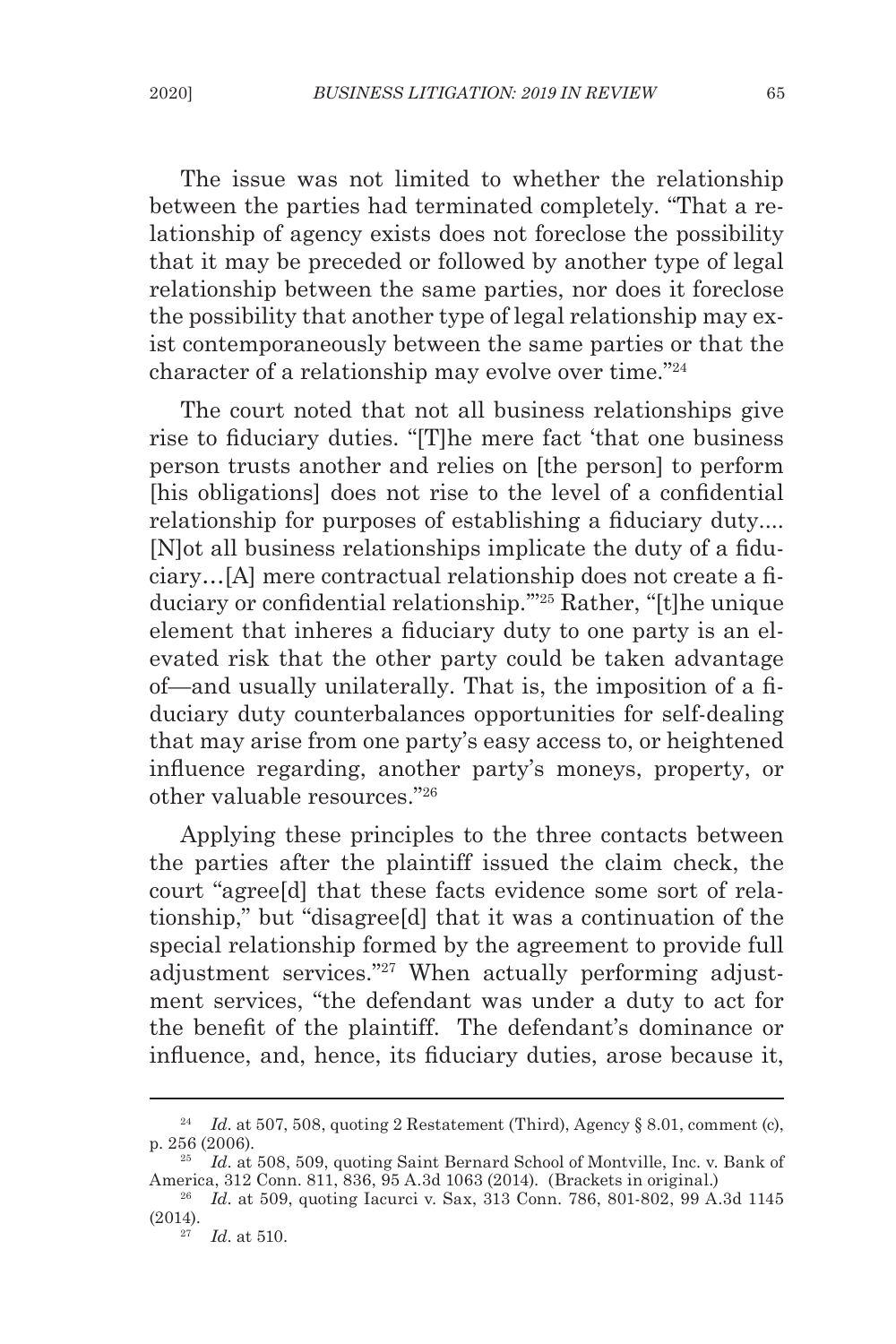unlike the plaintiff, was licensed to perform those services in Florida."28 But "[n]one of the defendant's actions after [the claim check was issued in] March, 2007, reasonably could be considered further performance of any of the full adjustment services previously delineated and, thus, a further continuation of that fiduciary relationship. … In addition to the fact that the defendant's post-2007 actions were not adjustment services, none of those actions bears the hallmarks of agency generally or of a fiduciary specifically."<sup>29</sup>

The fact that the parties' special relationship had been terminated did not end the court's inquiry; the court noted that "a duty to warn or correct a mistake may extend after the termination of the special relationship that gave rise to that duty."30 But the continuing duty to warn or correct exists only if the defendant has "*actual* knowledge of the underlying facts and their significance" and "only so long as there remains an opportunity to cure, or at least mitigate, the injury from the original breach that gave rise to the cause of action."<sup>31</sup> Here, the evidence showed that the defendant lacked actual knowledge of the Intervest mortgage on the subject property until 2012 – after the statute of limitations had already run. The fact that the defendant's Aspen file contained a document with the relevant information may have established constructive knowledge on the part of the defendant, but that is not the relevant standard.

Nor was there evidence that the defendant had committed "later wrongful conduct … related to its prior omission."<sup>32</sup> Again, the defendant had lacked actual knowledge of its original error, and the court declined to recognize "a continuing duty to investigate as long as any business relationship existed between the parties … Generally, an agent's duty to use reasonable efforts to give his principal information that is relevant to the affairs entrusted to him

<sup>28</sup> *Id*.

<sup>29</sup> *Id*. at 501, 511.

<sup>30</sup> *Id*. at 513.

<sup>&</sup>lt;sup>31</sup> *Id.* at 514, 515; emphasis in original.

<sup>32</sup> *Id*. at 520.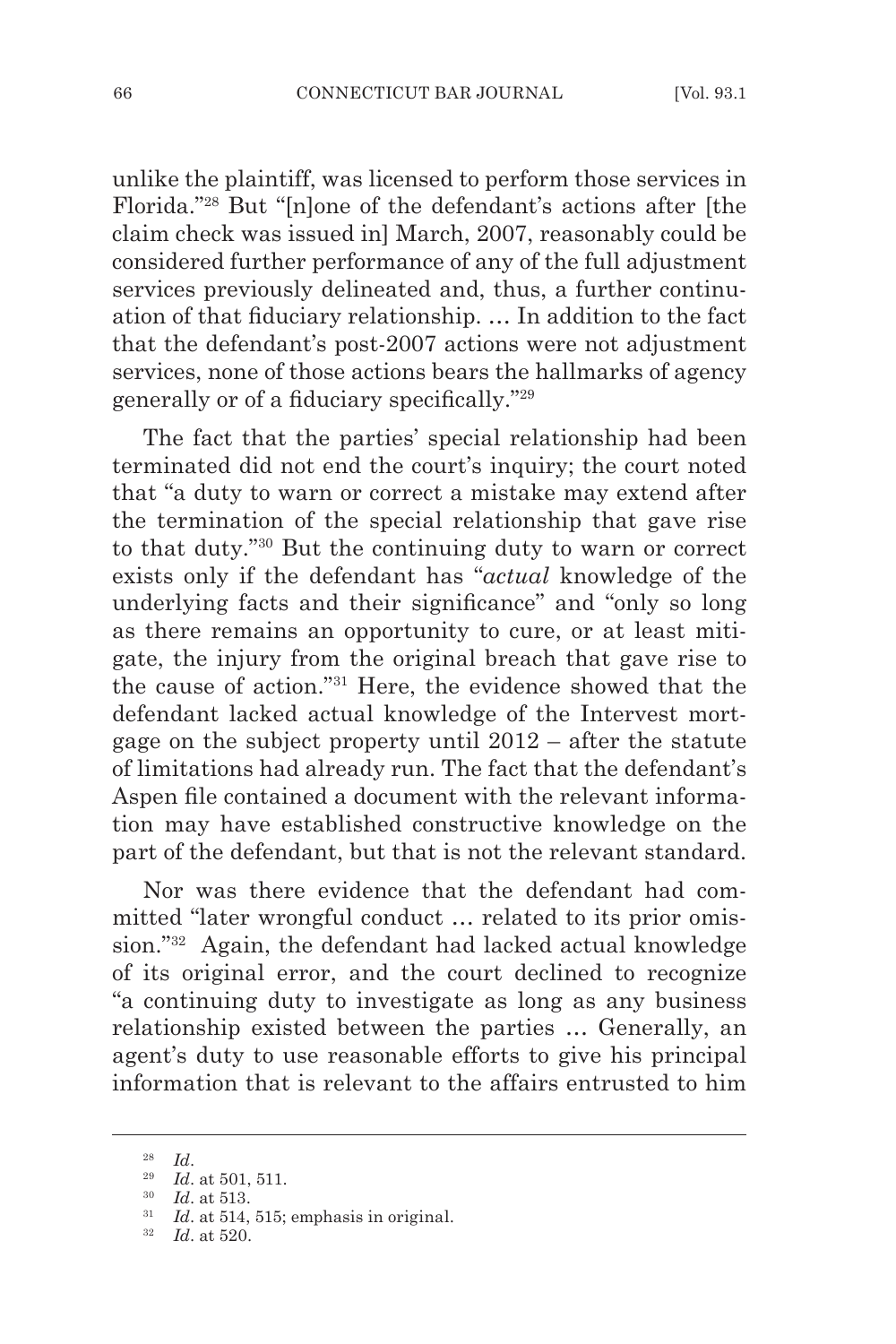ends with the termination of the agency."<sup>33</sup>

Thus, in reply to the certified question whether the trial evidence was legally sufficient to toll the statute of limitations under the continuing course of conduct doctrine, the court answered "no."

# C. *Split Supreme Court Approves Fraudulent Transfer Claim Based on Transfers Made by Debtor's Attorney-in-Fact, Unknown to the Debtor*

In *Geriatrics, Inc. v. McGee*, <sup>34</sup> the Connecticut Supreme Court considered a claim, under the Connecticut Uniform Fraudulent Transfer Act (act),<sup>35</sup> in which a debtor's attorney-in-fact made transfers of the debtor's assets without the knowledge of the debtor. The issue presented was whether, on those facts, the transfers could be deemed "made … by [the] debtor"36 and therefore potentially actionable under the act. In a 4-3 decision, the court ruled that they could.

The plaintiff, a skilled nursing home, provided services to the defendant Helen McGee (Helen). At all relevant times, Helen's son, Stephen, held a power of attorney over her assets. Under that power, and unbeknownst to Helen, Stephen made a series of payments to himself, out of Helen's assets, ostensibly to compensate himself for personal services rendered to Helen before she was admitted to the plaintiff's facility.

The plaintiff brought suit against both Helen and Stephen for unpaid services rendered to Helen. Among other claims, the plaintiff asserted that Stephen's orchestration of payments to himself, using Helen's assets, gave rise to liability under the act.

Following a courtside trial, the trial court rendered judgment for Stephen. Focusing on language in the act that pro-

<sup>33</sup> *Id*. at 523.

 $35$  CONN. GEN. STAT. § 52-552a through 52-552l.

<sup>36</sup> General Statutes § 52-552e and § 52-552f both provide that under some circumstances, a "transfer made or obligation incurred by a debtor" may constitute a fraudulent transfer.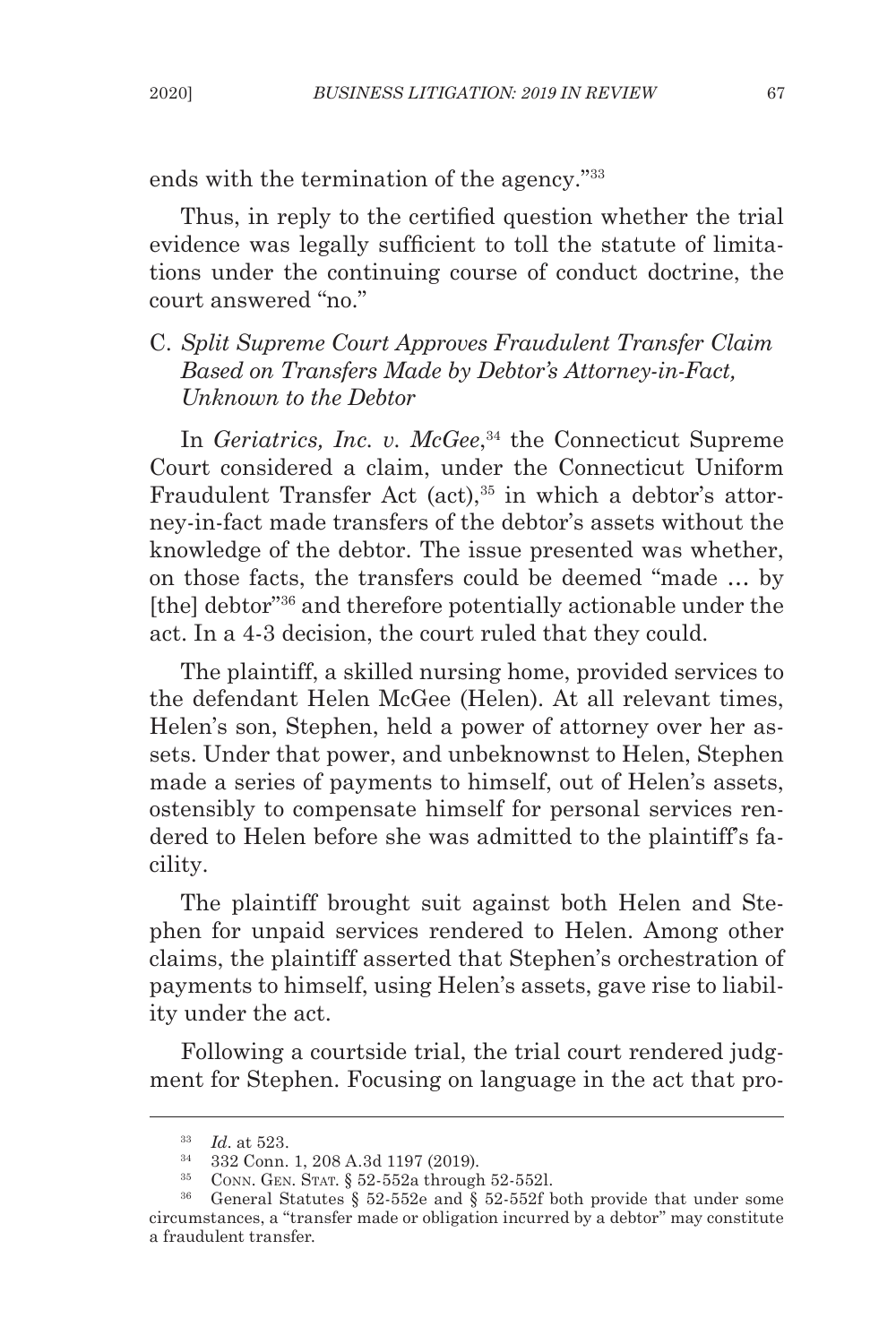vides for recovery when there is a transfer "made … by a debtor," the court found that in the present case, the transfers had been made by Stephen, a "third-party transferor,"37 and not by the debtor. The court further found no evidence that Helen had participated in the transfers. Accordingly, the trial court ruled that the plaintiff had failed to establish liability on the part of Stephen under the act.

The Supreme Court reversed. Writing for the majority, Justice McDonald38 noted that under General Statutes Section 52-552k, "Unless displaced by the provisions of [this act], the principles of law and equity, including … the law relating to principal and agent … supplement the provisions of said sections."39 The court found that the power of attorney created a principal-agent relationship between Helen and Stephen, and "the law of agency generally would impute to Helen the defendant's transfer of Helen's assets."40 The court further found that this principle of law was not displaced by other provisions of the act. Accordingly, the transfers could be actionable under the act. The court remanded this count of the complaint to the trial court.

Writing for a three-justice minority, Justice D'Auria dissented.<sup>41</sup> The dissenters found no ambiguity in the act's definition of "debtor" as "a person who is liable on a claim,"42 and concluded that "according to its plain meaning, the act … refers only to transfers made, in some capacity, by the party who owes the debt."<sup>43</sup> The dissenters also noted that this interpretation accords with decisions in other states construing the uniform act.<sup>44</sup>

 $\frac{37}{38}$  332 Conn. at 9.

<sup>&</sup>lt;sup>38</sup> Justice McDonald was joined by Justices Palmer, Robinson and Ecker.<br><sup>39</sup> *Id.* at 12

*Id.* at 13.

 $\frac{40}{41}$  *Id.* at 14.

<sup>41</sup> Justice D'Auria was joined by Justices Mullins and Kahn.

<sup>&</sup>lt;sup>42</sup> 332 Conn. at 35, quoting General Statutes  $§$  52-552b(6).

<sup>43</sup> *Id*. at 36.

<sup>44</sup> *Id*. at 36-39.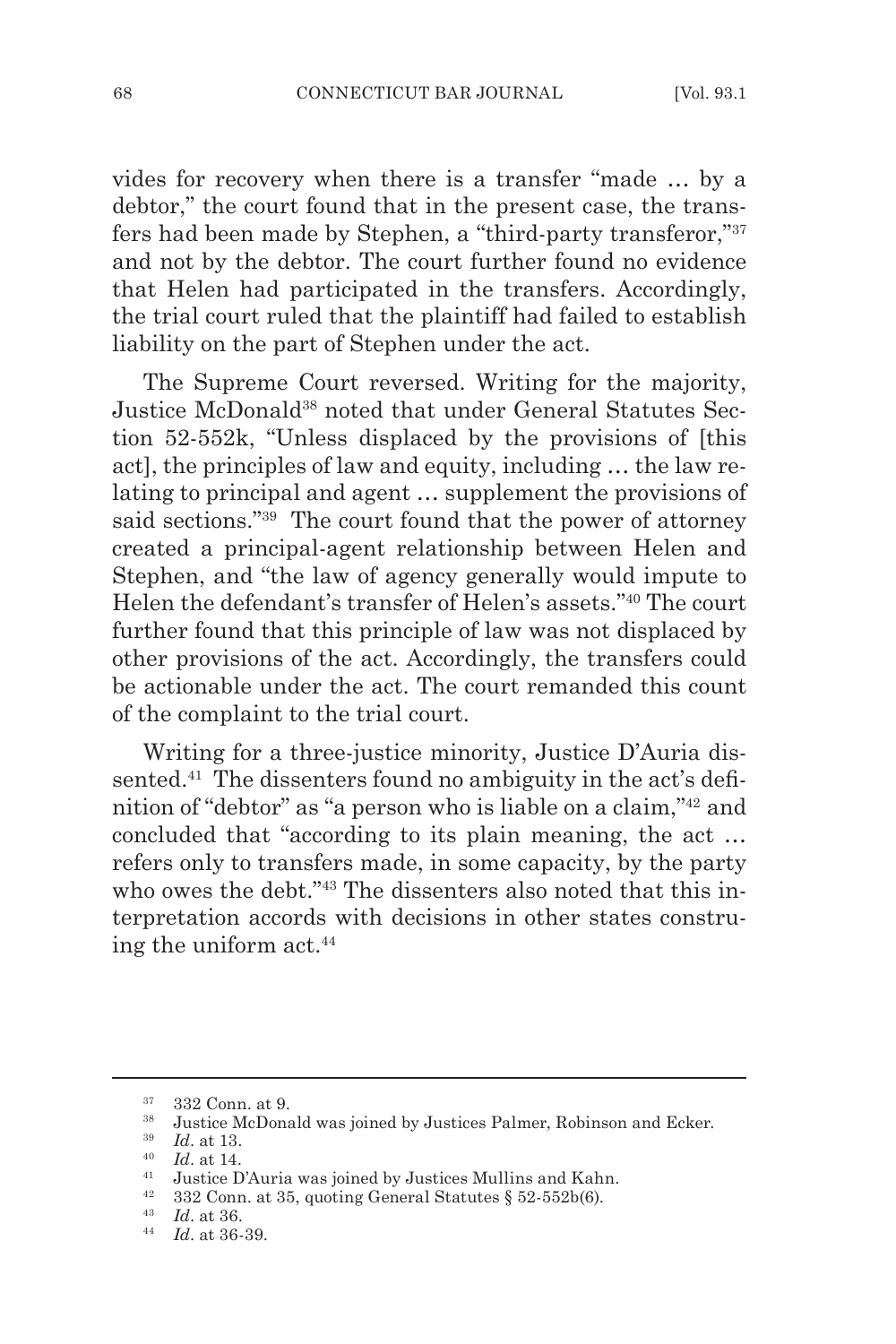# D. *Appellate Court Puts Limits on Equitable Forfeiture of Compensation*

The Appellate Court's decision in *Hospital Media Network, LLC v. Henderson*<sup>45</sup> is Connecticut's first appellate case to apply the equitable remedy of forfeiture of compensation since the Connecticut Supreme Court's comprehensive analysis of that doctrine in the 2017 case *Wall Systems, Inc. v. Pompa*. 46

In *Hospital Media Network*, the defendant's employment had been terminated for "actively working for various companies unrelated to [the plaintiff] for his own benefit and without [the plaintiff's] permission or knowledge during regular business hours."47 The defendant's side work was not in competition with the plaintiff's business, and the trial court found that he had not usurped any business opportunity available to the plaintiff.48 Indeed, the court found that the defendant's work for the plaintiff had significantly contributed to "a sharp increase in the company's sales" and "terrific growth."49

But nevertheless the trial court, applying the equitable remedy of forfeiture of compensation, ordered the defendant to forfeit the entirety of the compensation that he received from the plaintiff during his approximately eight months of employment, and all of the benefit he received from his side work.<sup>50</sup> The court rendered judgment for the plaintiff on its claim of breach of fiduciary duty, in the amount of \$454,579.76.

The Appellate Court reversed. The court observed that the trial court had noted the defendant's significant contributions to the plaintiff, and that his acts had been "uninformed" and "stupid" but not malicious. Applying the criteria set forth in the *Wall Systems* case, the Appellate Court found

<sup>45</sup> 187 Conn. App. 40, 201 A.3d 1059 (2019). 46 324 Conn. 718, 154 A.3d 989 (2017).

<sup>47</sup> 187 Conn. App. at 43.

<sup>48</sup> *Id*. at 47.

<sup>49</sup> *Id*. at 56.

<sup>50</sup> *Id*. at 47, 48.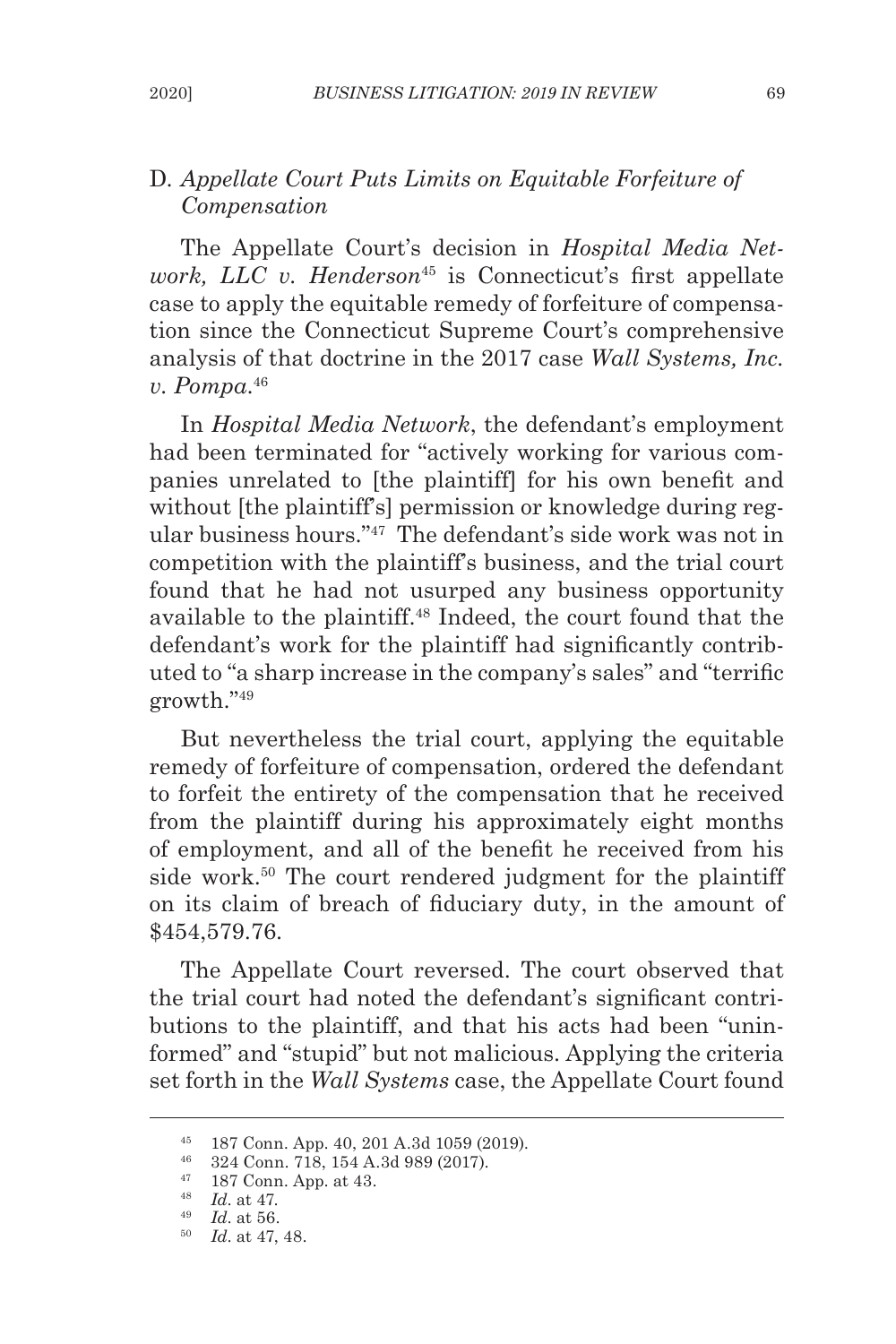"the award of monetary relief was disproportionate to the misconduct at issue and failed to take into account the equities of the case at hand."51 The court remanded the case for a new hearing in damages.

The *Hospital Media Network* case is noteworthy for the Appellate Court's observation that the employee duty of loyalty is a type of fiduciary duty.52 Thus, it should follow that in cases involving this type of claim, as with other fiduciary duty cases, the burden shifts to the defendant employee to prove, by clear and convincing evidence, that his conduct was consistent with his fiduciary duty. The shifting burden of proof and enhanced standard of proof were not at issue in *Hospital Media Network*, because the defendant had been defaulted, thus establishing liability as a matter of law, and the court rendered judgment after a hearing in damages.

#### E. *Attorneys' Fees Awarded Due to Bad-Faith Defenses*

In *Stamford Hospital v. Schwartz*, 53 the Appellate Court affirmed the trial court's award of attorneys' fees to the plaintiff based on the defendants' bad faith in asserting frivolous defenses. The case was a collection action, for hospital services rendered to the defendants' minor daughter. For compelling evidence of bad faith, both the trial court and the Appellate Court took special note that in the defendants' trial testimony, they professed uncertainty about whether their daughter was actually their child.

The defendants argued that because the plaintiff's claim was for a consumer debt, any award of legal fees was subject to a cap of fifteen percent of the claim, pursuant to General Statutes Section 42-150aa(b). The Appellate Court rejected that argument, holding that, when an award of legal fees is based on the court's inherent power to punish bad faith, the statutory cap does not apply.

<sup>51</sup> *Id*. at 54.

<sup>52</sup> *Id*. at 42, fn. 2.

<sup>53</sup> 190 Conn. App. 63, 209 A.3d 1243, *cert. denied* 332 Conn. 911, 209 A.3d 644 (2019).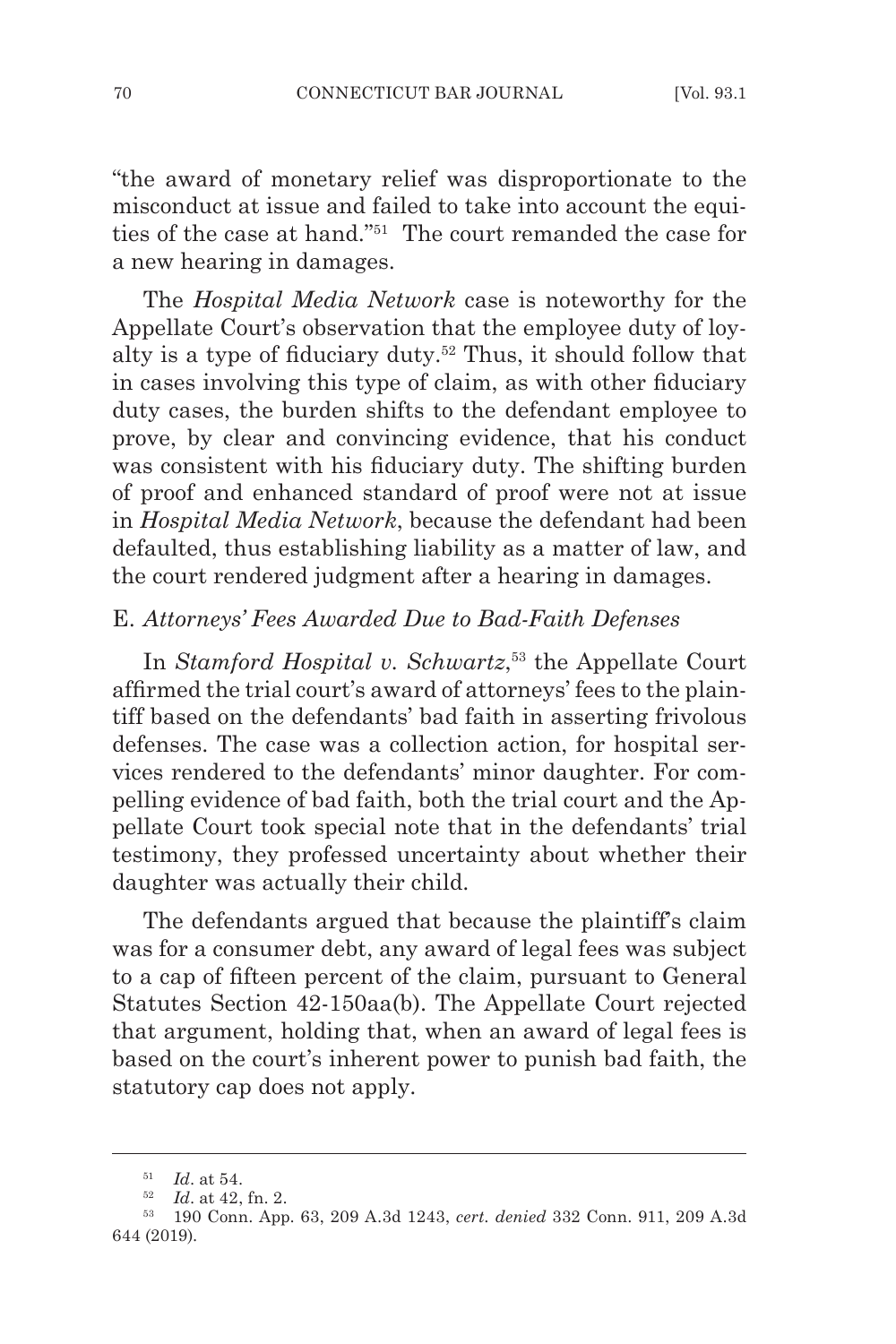# F*. Encumbered Assets Could Not Be the Subject of a Fraudulent Transfer*

In *Smith v. Marshview Fitness, LLC*, 54 a fraudulent transfer action under both the common law and the Uniform Fraudulent Transfer Act (act),<sup>55</sup> the Appellate Court affirmed the trial court's entry of summary judgment in favor of the defendant. The trial court found that the subject of the transfer, equipment used in the operation of two fitness centers, had been fully encumbered by a security interest held by a bank. Accordingly, the items did not constitute "assets" within the meaning of the act, which by definition excludes "[p]roperty to the extent it is encumbered by a valid lien."56 Because the act applies only to transfers of "assets," the equipment at issue could not be the subject of a claim under the act. The Appellate Court affirmed, noting that logically, the statutory definition should also apply to the plaintiff's common-law claim.57

# G*. Judgment Debtor Failed to Preserve Property Exemption Rights*

In *Colon-Collazo v. Cox*, 58 the Appellate Court held that, if a judgment debtor wishes to claim that an item of personal property is exempt from execution, to the debtor must file a signed exemption claim form as prescribed by General Statutes Section 52-361b(d).

In this case, the judgment creditor levied upon the contents of a storage unit that was in the name of the judgment debtor's father, and filed a claim for determination of interests in disputed property, directed to the contents of the storage unit. Following an evidentiary hearing, the trial court determined that the contents of the unit were owned by the judgment debtor, but went on to hold that certain items were exempt from execution. The judgment debtor had not filed

<sup>54</sup> 191 Conn. App. 1, 212 A.3d 767 (2019).

 $55$  CONN. GEN. STAT. § 52-552a et seq.

<sup>&</sup>lt;sup>56</sup> CONN. GEN. STAT. § 52-552b(2)(A).

<sup>57</sup> 191 Conn. App. at 10, fn. 4.

<sup>58</sup> 191 Conn. App. 251, 219 A.3d 512 (2019).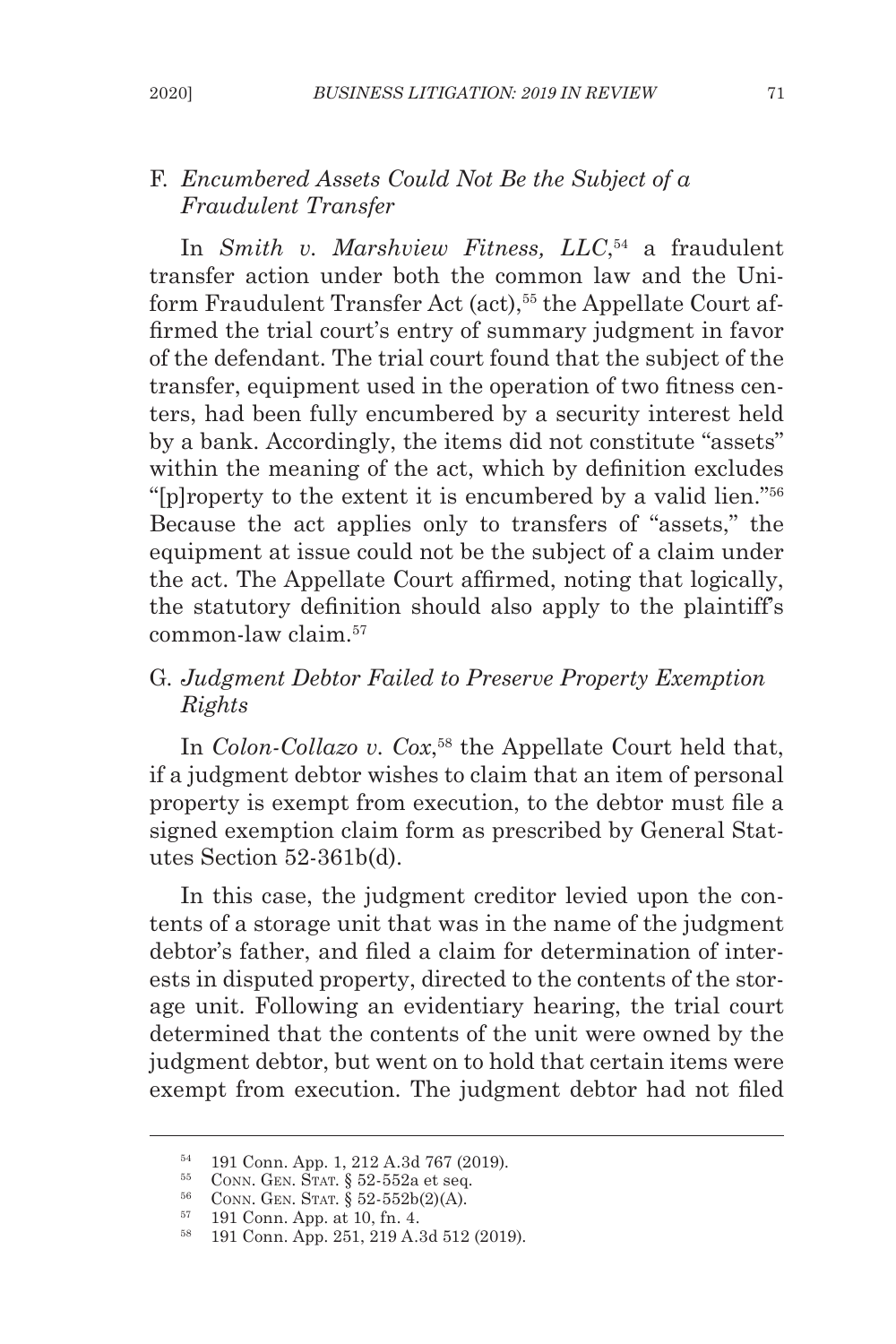an exemption claim form. The Appellate Court held that the statutory procedure for claiming an exemption is mandatory, and that given the judgment debtor's failure to follow the procedure, the court's exemption order was error.

### H*. Attorneys' Fees Awarded Even Though Most of the Plaintiffs' Claim for Relief Was Denied as Moot*

In *Francini v. Riggione*, 59 the defendant challenged the court's award of attorneys' fees to the plaintiffs as prevailing party, pursuant to a fee-shifting provision in their contract. The plaintiffs had purchased a building lot from the defendant, and their contract required the defendant to perform improvements on the subject parcel, including installing a driveway apron, installing curb cuts, and planting two trees (the subject lot obligations). $60$  The contract also required the defendant to perform certain tasks on an adjoining lot that he retained, specifically to level a thirteen-foot topsoil pile and trim some tree limbs, all of which obscured the plaintiffs' view of Long Island Sound (the adjoining lot obligations).<sup>61</sup>

The plaintiffs prevailed at trial on their claim for breach of the subject lot obligations, and the court awarded damages in the amount of \$4,100.62 However, the court denied the plaintiffs' claim for injunctive relief as to the adjoining lot obligations, finding that the defendant had made those claims moot by performing the required work while the trial was in progress.<sup>63</sup>

Following an evidentiary hearing on the plaintiffs' subsequent motion for attorneys' fees, the court made an award of \$93,405.64

The defendant contended that this award was excessive in comparison to the monetary damages, and given that the claims for injunctive relief had been rendered moot. The Ap-

<sup>59</sup> 193 Conn. App. 321, 219 A.3d 452 (2019).

<sup>60</sup> 193 Conn. App. at 326, fn. 7.

<sup>61</sup> *Id*. at 325.

<sup>62</sup> *Id*. at 326.

<sup>63</sup> *Id*. at 326, 328.

<sup>64</sup> *Id*. at 327.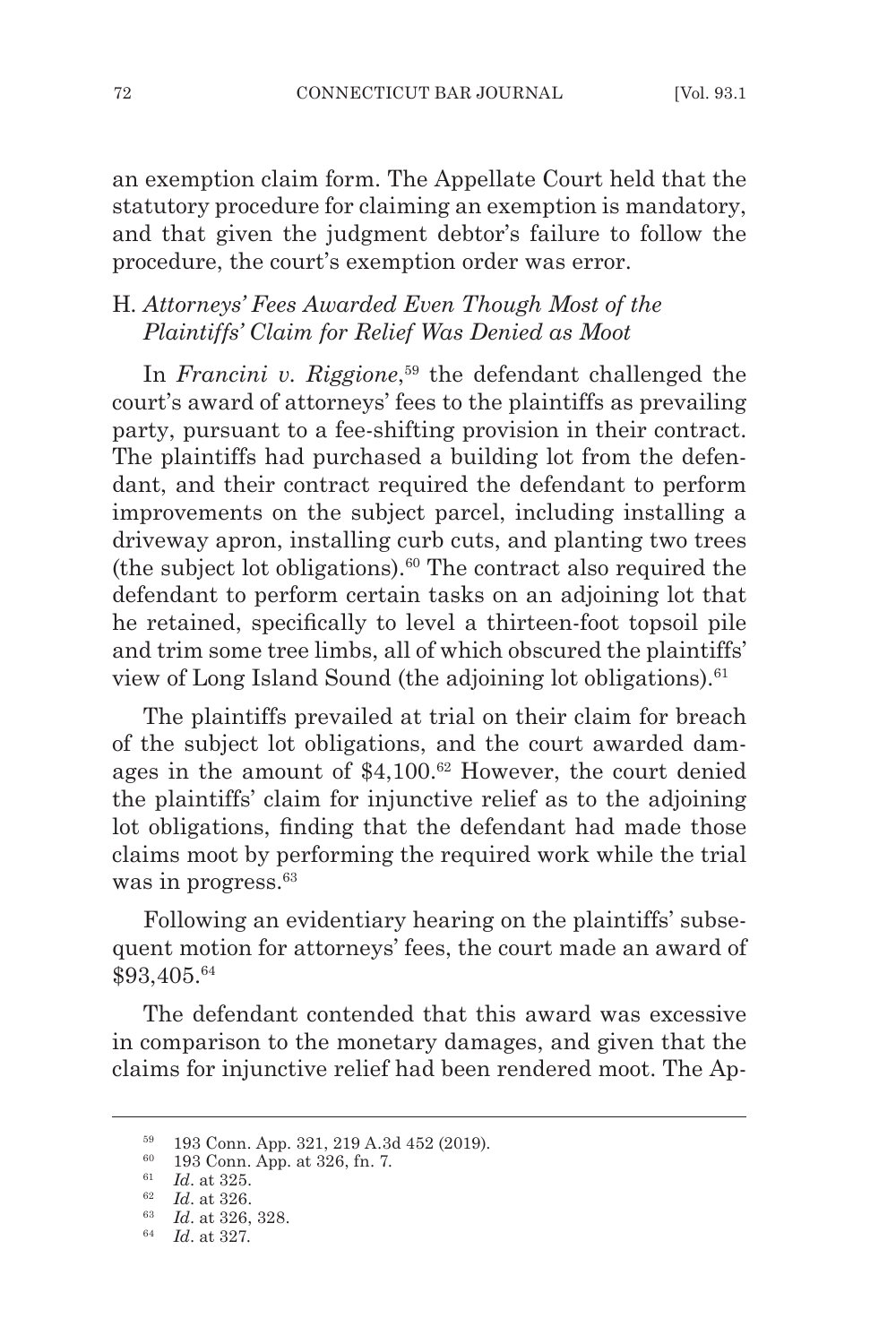pellate Court disagreed. "[R]egardless of whether the defendant's ultimate performance was court ordered or done by his own volition, the fact remains that the defendant, despite his contractual obligations, removed the view-obscuring impediments only after significant litigation. The fact that the defendant rendered the plaintiffs' claims for injunctive relief under the breach of contract claims moot by performing as required under the contract well into trial does not obviate the plaintiffs' legitimate claim for attorney's fees pursuant to the contract."65

# I*. Developer Held Unjustly Enriched by Unpaid Architectural Services for Unbuilt Project*

In *Crosskey Architects, LLC v. POKO Partners, LLC*, <sup>66</sup> the defendant real estate developer contended it could not have been unjustly enriched by the plaintiff's unpaid architectural services, given that the project never went forward. The trial court disagreed, and entered judgment for the plaintiff on its claim for quantum meruit.

The Appellate Court affirmed. "Under the equitable doctrine of quantum meruit, a defendant that obtains the services requested receives a benefit. ... 'The defendant is benefitted when he gets what he wants, regardless of market value."<sup>67</sup>

The Appellate Court also found that it was within the trial court's discretion to use the price set forth in the parties' unsigned and therefore unconsummated contract as the measure of damages. "'Although not directly enforceable under the contract, the contract price is evidence of the reasonable value of the benefit the defendant received from the plaintiff.'"68

<sup>65</sup> *Id*. at 332, 333.

<sup>66</sup> 192 Conn. App. 378, 218 A.3d 133 (2019).

 $67$  192 Conn. App. at 396, quoting 1 D. Dobbs, Law of Remedies (2d Ed. 1993) § 4.5(2), p. 634.

<sup>68</sup> *Id*. at 398, quoting Walpole Woodworkers, Inc. v. Manning, 307 Conn. 582, 590, 57 A.3d 730 (2012).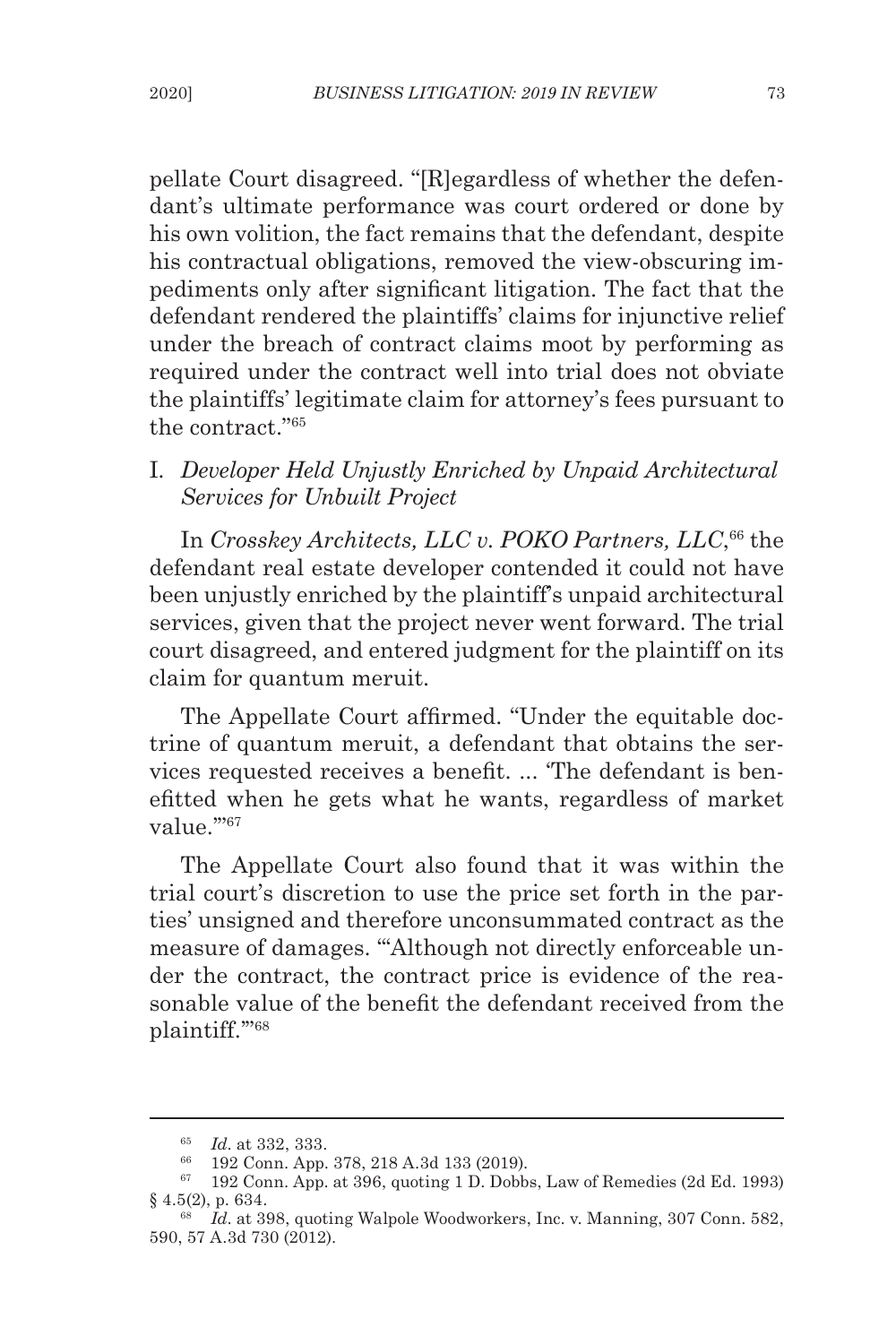# J. *Landlord Could Pursue Unjust Enrichment in Parallel with Summary Process Action*

*A1Z7, LLC v. Dombek*69 involved a plaintiff that had taken title to a residential property following a tax auction, and had brought a summary process action against the previous owner, who continued to occupy the house. In connection with the summary process action, the plaintiff obtained an order of use-and-occupancy payments, pursuant to General Statutes Section 47a-26b (use and occupancy statute). That statute authorizes the court to order such payments prospectively only, from the date of the order.

The plaintiff also brought a separate action, under the theory of unjust enrichment, for the defendant's use and occupancy of the property for the months preceding the payment order in the summary process action. The defendant claimed the second action was improper, asserting that the plaintiff's rights under the use and occupancy statute, under the umbrella of the summary process action, was an exclusive one.

The Appellate Court disagreed, noting that summary process is supposed be a "quick and effective" means of dispossessing a tenant, and for that reason does not provide for money damages for past use and occupancy. The court found that the parallel action claiming unjust enrichment did not frustrate the purposes of the use and occupancy statute, and was proper.

# K*. Law Firm Representing Itself in Claim for Unpaid Fees Cannot Tack on Fees for the Collection Action*

In *Rosenthal Law Firm, LLC v. Cohen*, 70 the plaintiff law firm obtained an arbitration award against a former client for nonpayment of fees, and then brought a separate action for attorneys' fees incurred in obtaining the award, confirming it in the Superior Court and defending it in the Appellate Court. The plaintiff relied on a provision in its retention

<sup>69</sup> 188 Conn. App. 714, 205 A.3d 740 (2019).

<sup>70</sup> 190 Conn. App. 284, 210 A.2d 579 (2019).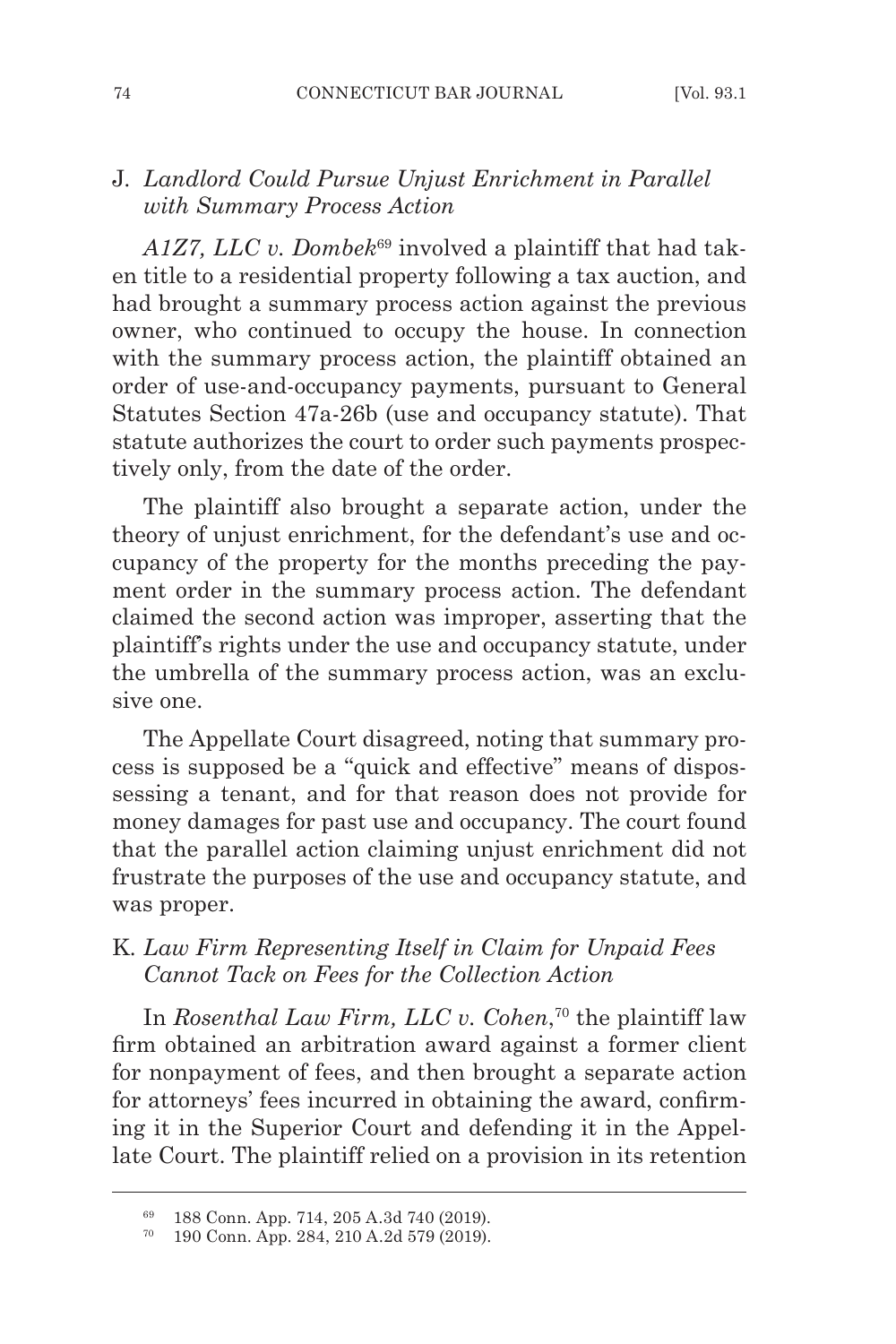agreement with the defendant that made the defendant liable for "all costs related to a collection action including [the plaintiff's] attorney fees…"71 The plaintiff's sole member represented the firm throughout the arbitration and litigation.

The trial court rendered judgment for the defendant, based on the principle that a pro se plaintiff is not entitled to an award of attorneys' fees. The plaintiff argued, unsuccessfully, that that principle should not apply to a self-represented law firm. The Appellate Court affirmed the judgment for the defendant.

### II. CREDITORS' RIGHTS

# A*. Bank's Alleged Misconduct in Post-Default Workout Negotiations and Mediation May Give Rise to Foreclosure Defenses*

In *U.S. Bank National Association v. Blowers*, 72 the Connecticut Supreme Court vacated a judgment of strict foreclosure that had been affirmed by the Appellate Court.73 The trial court had stricken special defenses and counterclaims based on alleged improper conduct by the bank in connection with negotiating a post-default modification, and its participation in court-annexed mediation. The Appellate Court agreed with the trial court that, under established law, special defenses in a foreclosure action must address "the making, validity or enforcement of the mortgage, the note or both,"74 and that the allegations at issue did not satisfy that test.

The Supreme Court disagreed, finding that the allegations had a sufficient nexus to "enforcement" of the mortgage. "[A] proper construction of 'enforcement' includes allegations of harm resulting from a mortgagee's wrongful postorigination conduct in negotiating loan modifications,

<sup>71</sup> 190 Conn. App. at 286.

<sup>72</sup> 332 Conn. 656, 212 A.3d 226 (2019).

<sup>73</sup> The Appellate Court decision is reported at 177 Conn. App. 622, 172 A.3d 837 (2017).

<sup>74</sup> 332 Conn. at 663.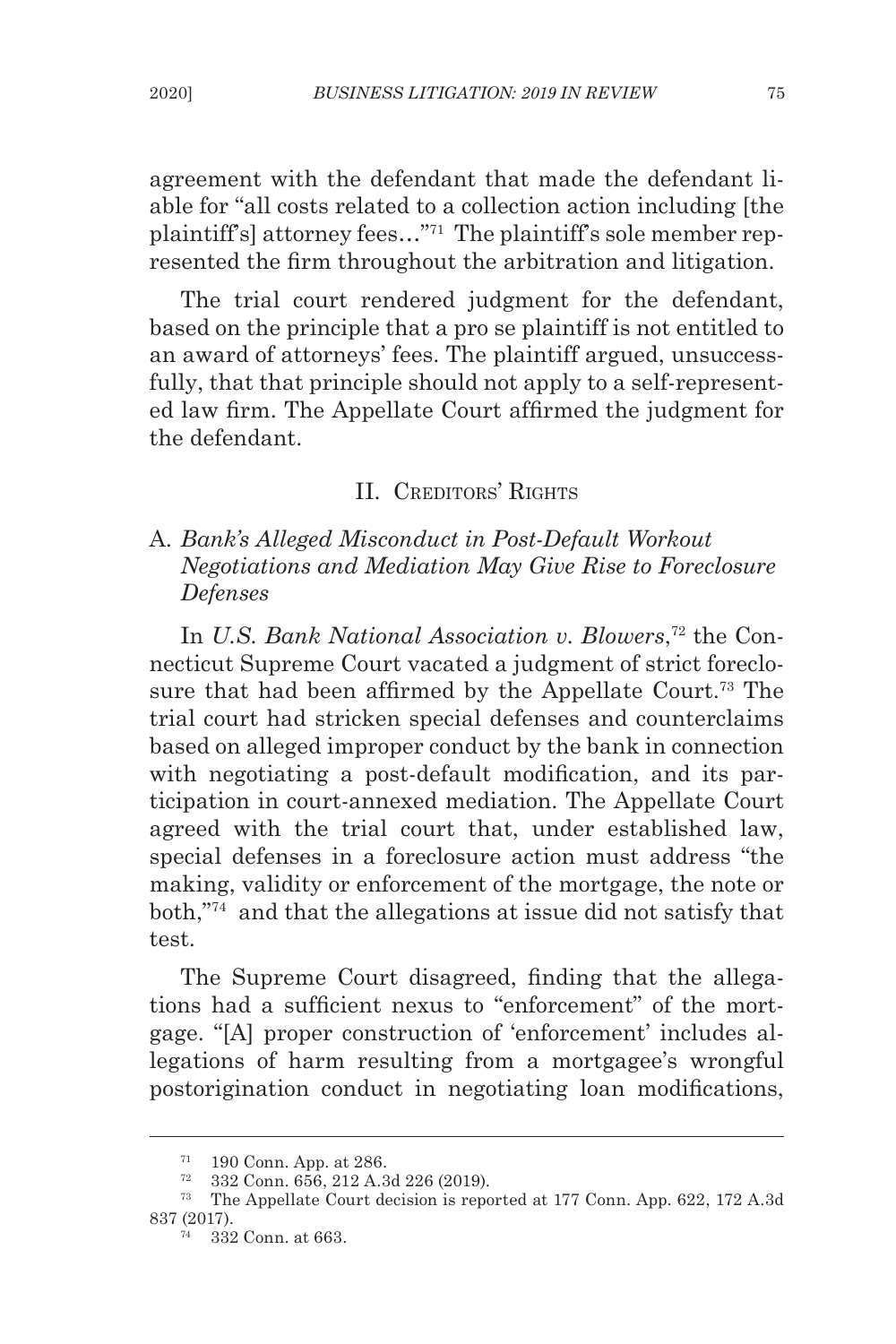when such conduct is alleged to have materially added to the debt and substantially prevented the mortgagor from curing the default."75 Allegations that the mortgagee "reneged upon modifications" would also meet the test.76

# B*. Divided Appellate Court Denies Foreclosure Due to Faulty Loan Documents*

In *JPMorgan Chase Bank v. Virgulak*, 77 a divided panel of the Appellate Court affirmed the trial court's judgment in favor of the defendant, Theresa Virgulak, in a residential foreclosure action.

The defendant's husband, Robert Virgulak, executed a \$533,000 note to the plaintiff bank. Theresa did not cosign the note, nor did she sign a guaranty of the obligation. She did execute a mortgage of residential property that she owned. The mortgage properly recited the date and amount of the loan, but erroneously identified Theresa as maker of the note. The mortgage did not reference Robert. Based on the discrepancy in the loan documents, Theresa denied liability and pled special defenses.

The plaintiff argued that it could foreclose the mortgage as written, or alternatively that the court should order reformation of the note and/or mortgage, and then a judgment of foreclosure. The trial court denied both forms of relief, and entered judgment for the defendant.

The Appellate Court agreed that the mortgage could not be foreclosed as executed, characterizing it as "a nullity because it secured a nonexistent debt."78 The court also described the equitable remedy of reformation as "the proper prerequisite in order for the plaintiff to correct the purported mistake in the mortgage document."79

But the court also affirmed the trial court's denial of the

<sup>75</sup> *Id*. at 667.

<sup>76</sup> *Id*. at 675.

<sup>77</sup> 192 Conn. App. 688, 218 A.3d 596, *cert. granted* 333 Conn. 945, 219 A.3d 375 (2019).

<sup>78</sup> *Id*. at 703.

<sup>79</sup> *Id*. at 703, 704.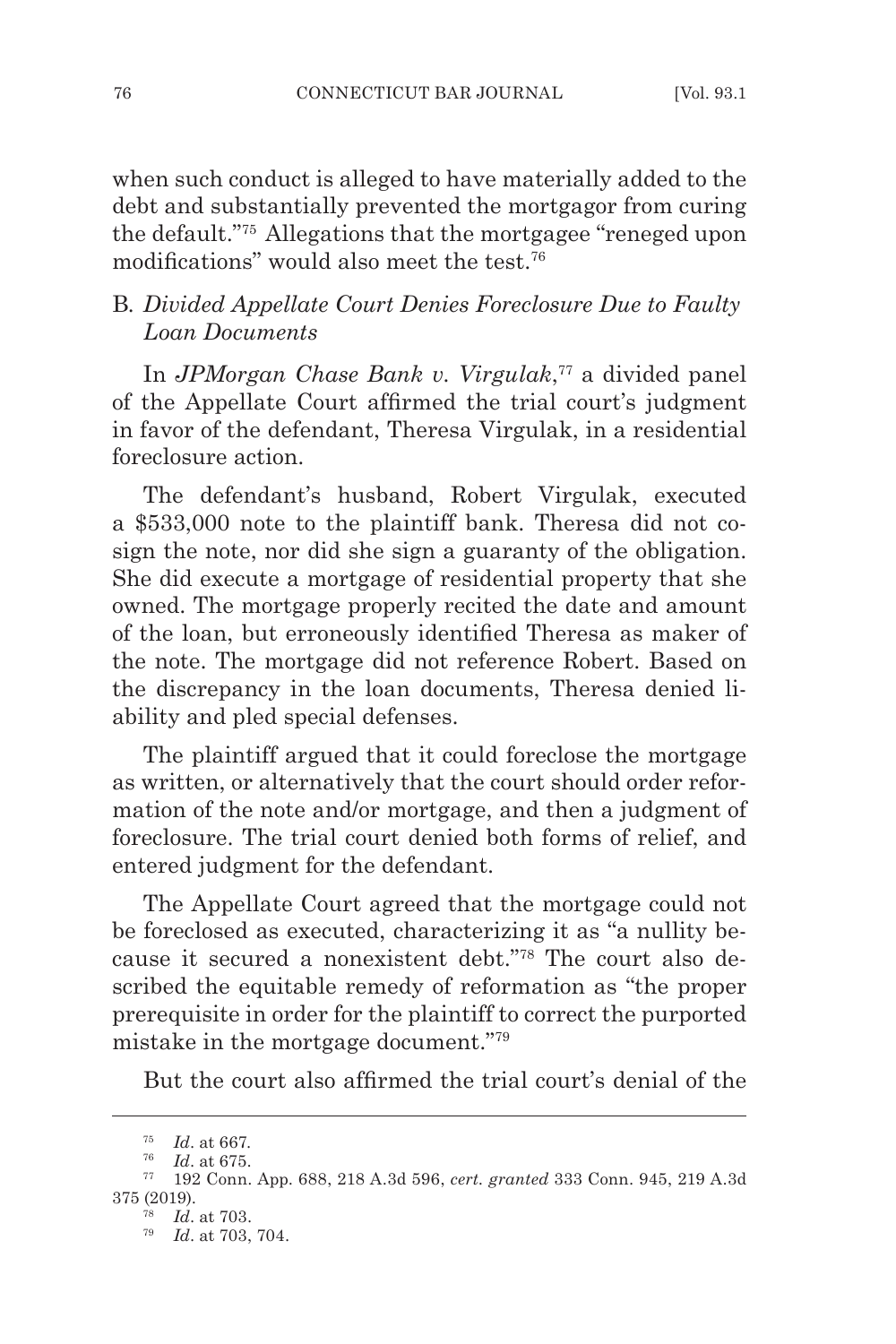plaintiff's claim for reformation, agreeing with the defendant that the plaintiff "did not meet its burden of proving by 'clear, substantial and convincing evidence' that there was a mutual mistake made by the parties to warrant reformation."80 The Appellate Court cited "many gaps ... in the factual record,"<sup>81</sup> such as questions about the defendant's state of mind when she signed the mortgage and associated closing documents, an absence of direct communications between the bank and defendant, and a lack of evidence that the mortgage had been integral to the bank's decision to extend the loan to Robert.<sup>82</sup>

Judge Bear dissented, arguing that the mortgage could be foreclosed as executed. "When the essence of a transaction is clear, as it is in this case, a court must look to its substance, instead of relying upon errors of form, to determine its enforceability against a party to it. As our Supreme Court observed, '[e]quity always looks to the substance of a transaction and not to mere form ... and seeks to prevent injustice."<sup>83</sup>

Judge Bear went on to characterize the substance of the transaction. "[T]he note and the mortgage ... although signed separately, constituted one unified transaction through the joint and concerted actions, with full knowledge of the consequences, of the defendant and Robert, and resulted in them obtaining \$533,000 from JPMorgan Chase while also providing security for repayment of the loan."84

To his mind, that made it appropriate to "view the note and mortgage as elements of one transaction or alternatively, to view the mortgage from the defendant to JPMorgan Chase as a grant of security, in the nature of a guaranty, for the repayment of Robert's note to JPMorgan Chase. ... In the present case, the defendant provided security in connection with, but only to the extent of, her equity in the real prop-

<sup>80</sup> *Id*. at 706.

<sup>81</sup> *Id*. at 714.

<sup>82</sup> *Id*. at 713-715.

<sup>83</sup> *Id*. at 725, quoting Natural Harmony, Inc. v. Normand, 211 Conn. 145, 149, 558 A.2d 231 (1989).

<sup>84</sup> *Id*. at 729.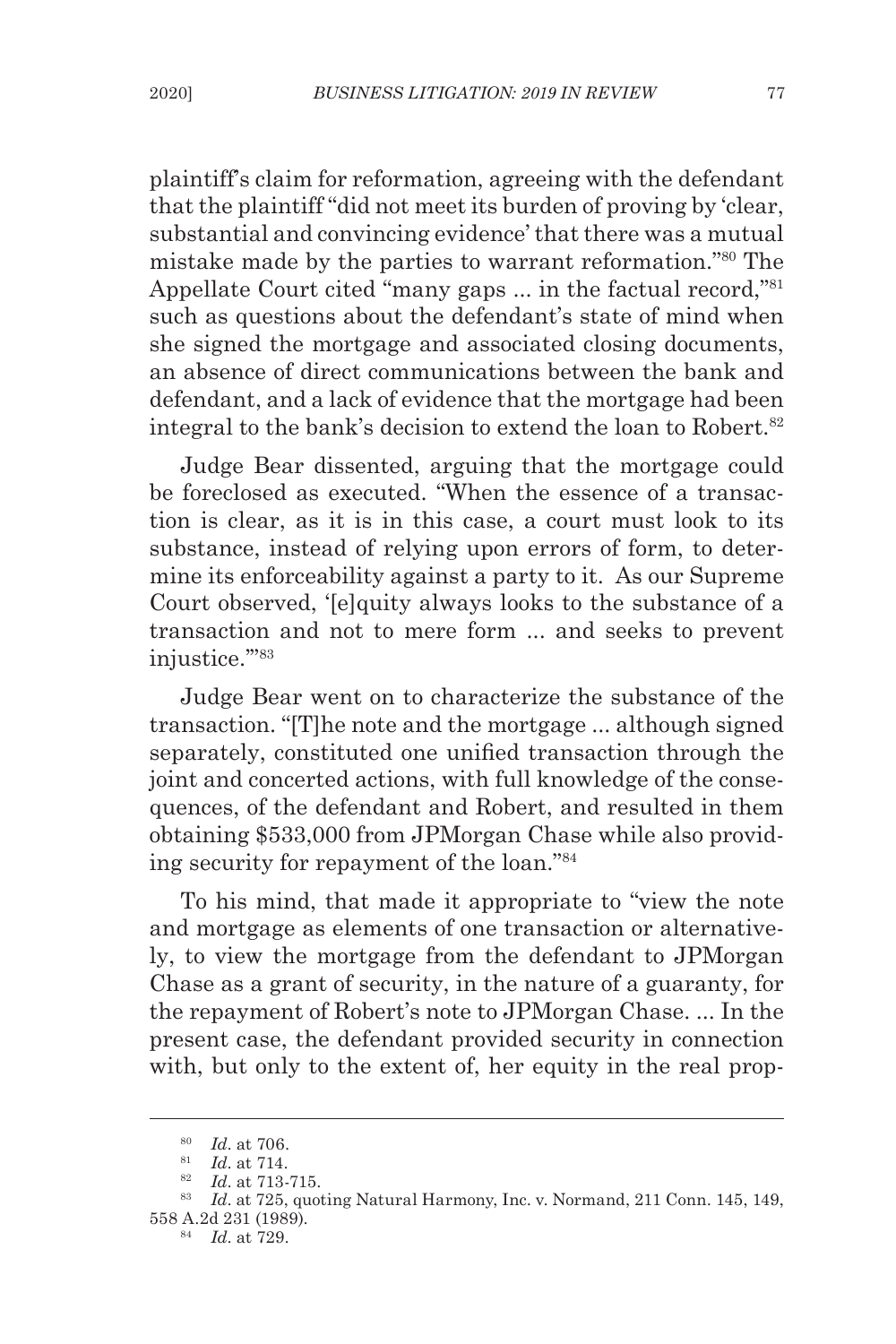erty."85 Framing the transaction thus, in Judge Bear's view, the mortgage could be foreclosed.

#### C. *Notice to Only One Joint Obligor Deemed Sufficient*

In *Deutsche Bank National Trust Co. v. Ponger*, 86 the Appellate Court reaffirmed the principle that notice to one joint obligor or one joint tenant is deemed to be notice to the other. One defendant, the husband, signed a promissory note, and both defendants, husband and wife, who were joint tenants of a residential property, signed the corresponding mortgage deed. The bank sent a notice of default and acceleration to the husband only. The wife claimed that the lack of notice to her provided a bar to foreclosure, but the trial court disagreed, rendering a judgment of strict foreclosure. The Appellate Court affirmed.

# D. *State-Law Remedies for Bankruptcy Abuse Held Preempted by Federal Law*

In *Metcalf v. Fitzgerald*, <sup>87</sup> the Connecticut Supreme Court ruled that federal bankruptcy law preempts state law for claims based on alleged misconduct by a creditor and its attorneys in connection with a bankruptcy proceeding.

The plaintiff, Jonathan Metcalf, had been a debtor in a Chapter 7 bankruptcy case. Ion Bank, a creditor, brought an adversary proceeding in Bankruptcy Court, seeking to prevent discharge of the debt. In the face of Metcalf's motion for summary judgment and supporting evidence, the bank voluntarily dismissed the adversary proceeding.

Metcalf in turn brought an action in Connecticut Superior Court, claiming that the bank's pursuit of the adversary proceeding constituted vexatious litigation and an unfair trade practice under Connecticut law. The trial court dismissed the action, finding that the claims were preempted by the Bankruptcy Code, thus depriving the state courts of subjectmatter jurisdiction.

<sup>85</sup> *Id*. at 730, 732.

<sup>86</sup> 191 Conn. App. 76, 213 A.3d 495 (2019).

<sup>87</sup> 333 Conn. 1, 214 A.3d 361 (2019).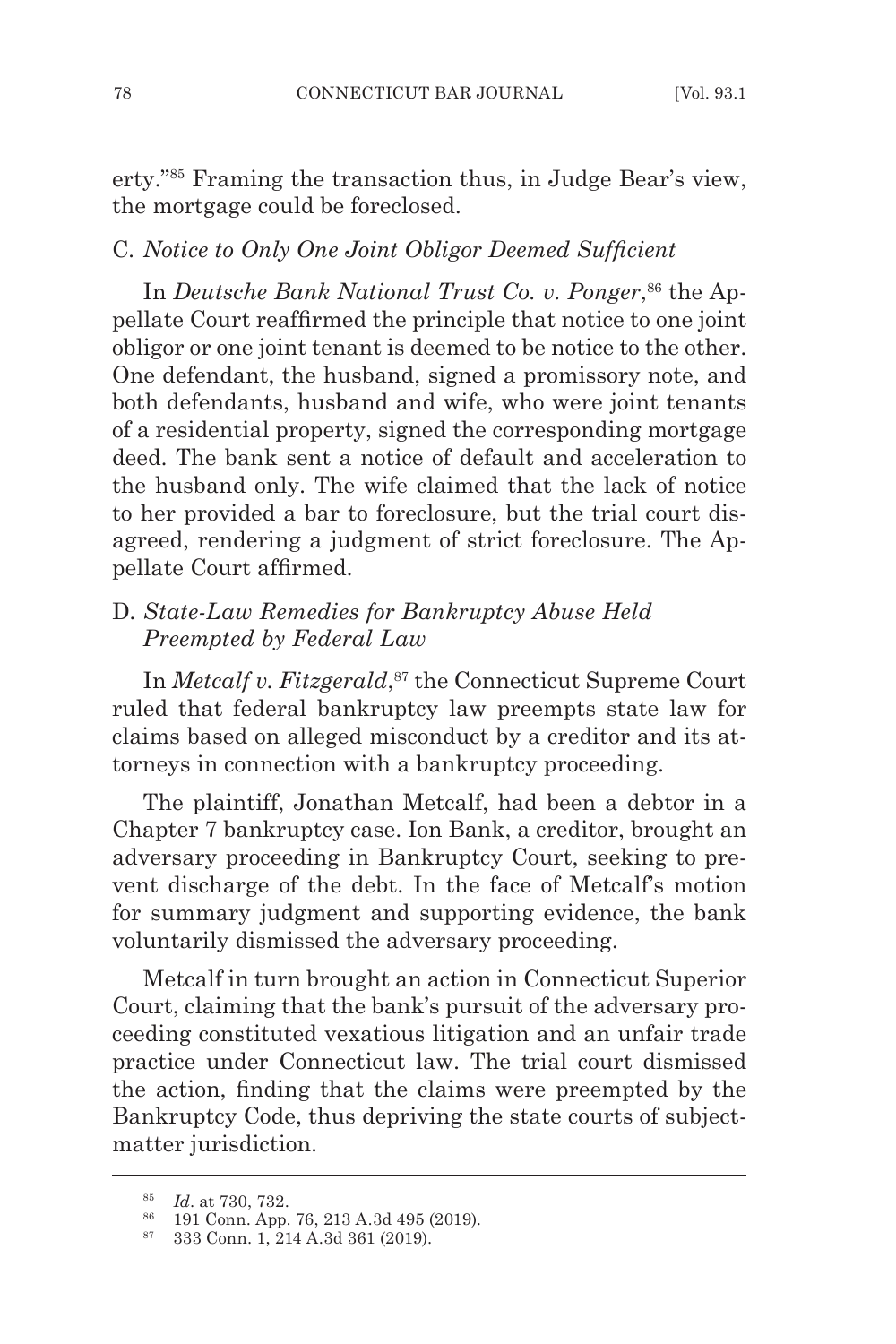The state Supreme Court agreed. The court noted that there are three types of preemption: express preemption, when explicit Congressional language clearly bars state-law claims; implied preemption, when Congress has "occupied the field," to the exclusion of state law; and conflict preemption, when compliance with both federal law and state law is impossible or impracticable.

The court found that the principle of implied preemption applied to the issue at hand. "[B]ecause Congress has enacted such a comprehensive statutory scheme, inclusive of provisions for sanctions and remedies for abuse of the bankruptcy process, Congress has implicitly occupied the field, leaving no room for state law."88

The court noted that Section 105 of the Bankruptcy Code gives the bankruptcy courts broad equitable powers to "implement the provisions of Title 11 and to prevent an abuse of the bankruptcy process."89 In addition, Bankruptcy Rule 9011 authorizes the bankruptcy courts to "sanction parties who file documents in bad faith or for an 'improper purpose, such as to cause unnecessary delay or ... cost ..."<sup>90</sup> The court inferred from these provisions that Congress intended to "occup[y] the field by legislating comprehensively as to penalties and sanctions for abuse of [the bankruptcy] process."<sup>91</sup> The court also concluded that "Congress' interest in uniformity in the bankruptcy process is so dominant as to prevent collateral attacks through state law vexatious litigation and CUTPA claims."<sup>92</sup>

# E*. Bankruptcy Filing Automatically Reset Foreclosure Law Days*

In *Seminole Realty, LLC v. Sekretaev*, <sup>93</sup> the Appellate Court reaffirmed its 2004 holding in *Provident Bank v. Lewitt*94 about the legal effect of a mortgagor filing for bank-

<sup>88</sup> 333 Conn. at 13.

<sup>89</sup> *Id*. at 16, 17.

<sup>90</sup> *Id*. at 18.

<sup>91</sup> *Id*. at 20.

 $\frac{92}{93}$  *Id.* at 21.

<sup>93</sup> 192 Conn. App. 405, 218 A.3d 198, *cert. denied* 334 Conn. 905, 220 A.3d 35 (2019).

<sup>94</sup> 84 Conn. App. 204, 852 A.2d 852, *cert. denied*, 271 Conn. 924, 859 A.2d 580 (2004).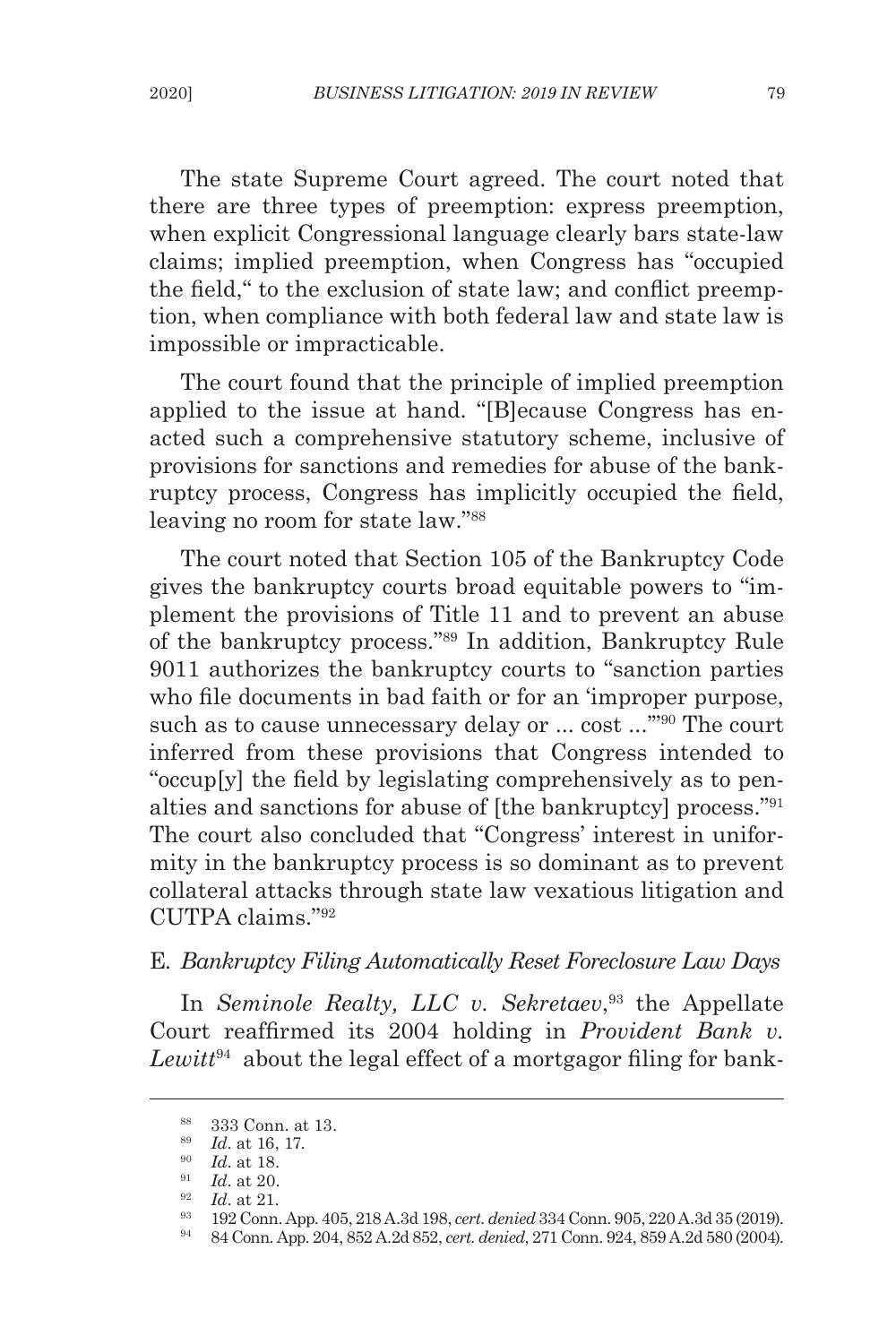ruptcy relief after a judgment of strict foreclosure has entered but before the running of the law days.

The court held that the automatic stay under 11 U.S.C. Section 362(a) does not stop the running of the law days. "[T]he automatic stay provision of § 362(a) prevents only certain affirmative acts taken by a creditor, and the running of time is not one of those acts."95

Rather, the applicable provision under the Bankruptcy Code is 11 U.S.C. § 108(b).<sup>96</sup> That statute provides in relevant part "[i]f ... an order entered in a nonbankruptcy proceeding, or an agreement fixes a period of time within which the debtor ... may ... cure a default ... and such period has not expired before the date of the filing of the petition, the trustee may only ... cure ... before the later of  $- (1)$  the end of such period ... or (2) 60 days after the order for relief."

For purposes of this statute, the foreclosure court's setting of law days "fixes a period of time within which the debtor … may …. cure a default," and the filing of a bankruptcy petition constitutes an "order for relief." Thus, by operation of 11 U.S.C. § 108(b), the running of the law days "was not stayed when [the mortgagor] filed a chapter 7 petition in bankruptcy, but was extended by sixty days after she filed her petition."97

# F*. Bank Barred from Opening and Modifying Supplemental Judgment, Three Years after Judgment, Based on Borrower's Fraud*

In *Stamford v. Rahman*, 98 the Appellate Court weighed a trial court's order opening and vacating a supplemental judgment entered in a foreclosure case more than three years earlier. The plaintiff brought suit to foreclose a blight lien, and named three subsequent encumbrancers as defendants: mortgage holders Wells Fargo Bank, Bank of America and JPMorgan Chase. The first named defendant, owner of the

<sup>95</sup> 192 Conn. App. at 419, quoting *Provident Bank*, 84 Conn. App. at 208.

<sup>96</sup> *Id*. at 419, 420.

<sup>97</sup> *Id*. at 420.

<sup>98</sup> 188 Conn. App. 1, 204 A.3d 27 (2019).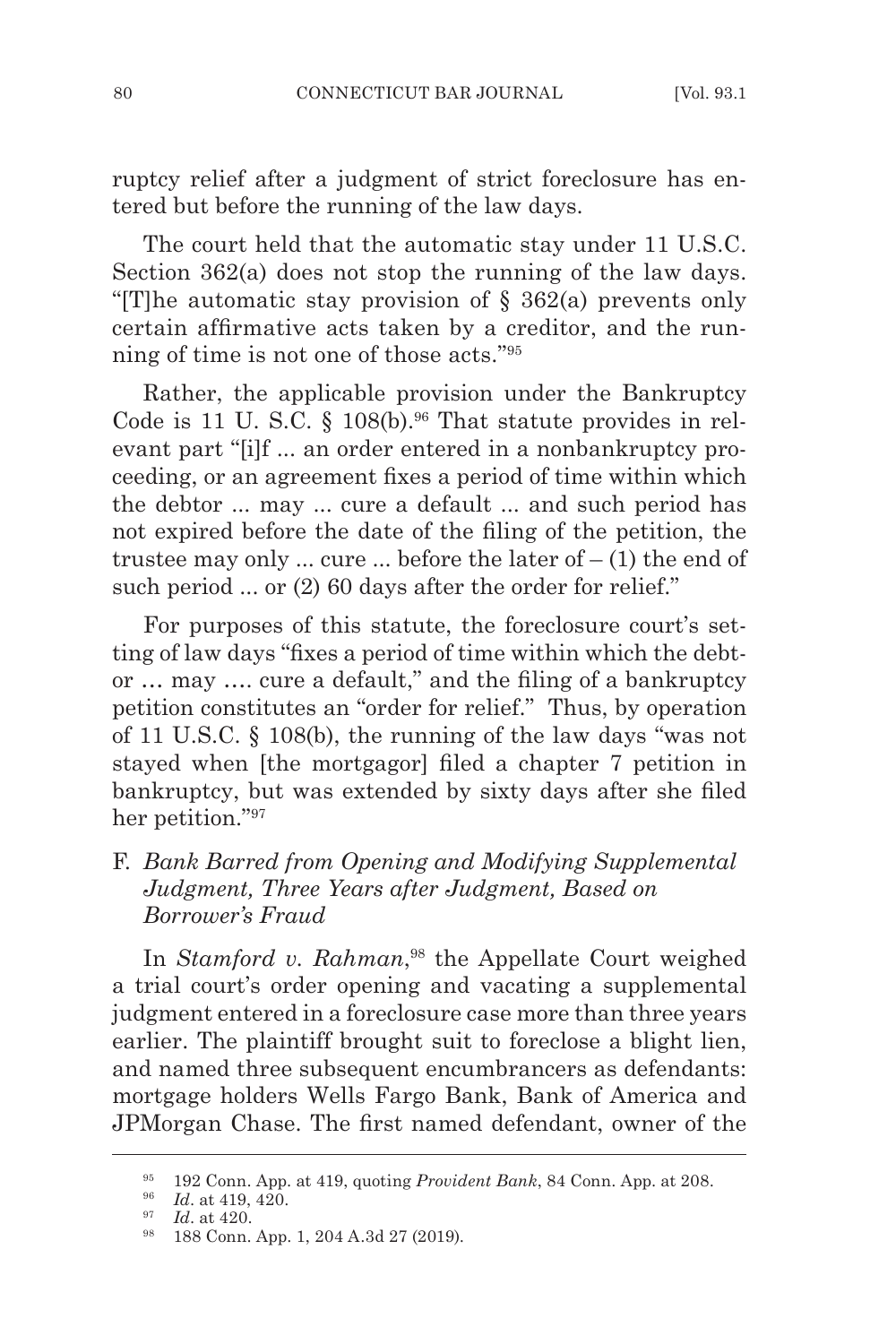property, had procured the Bank of America mortgage with the help of a fraudulent satisfaction of mortgage that purportedly released the prior Wells Fargo mortgage. That false instrument was never recorded in the land records.

Wells Fargo never filed an appearance in the city's foreclosure action, and was defaulted. Following a judgment of foreclosure by sale, the property was auctioned, and generated \$348,097.16 in surplus proceeds that were paid into court. Bank of America filed a motion for supplemental judgment, seeking an award of the surplus proceeds. Bank of America noted that Wells Fargo had never appeared, had never submitted an affidavit showing what amount, if any, remained owing on its mortgage, and through its inaction threated to tie up the auction proceeds indefinitely. The court granted Bank of America's motion.

Three years later, Wells Fargo filed an appearance in the case, and moved to open the supplemental judgment. Wells Fargo argued that the usual four-month time limit to open a judgment (the four-month rule), under General Statutes Section 52-212a, should not apply because the supplemental judgment had been obtained by fraud – on the part of the borrower, not of Bank of America. The trial court agreed that the four-month rule did not apply, because of fraud and also because Bank of America had not provided Wells Fargo – which had been defaulted for failure to appear – with notice of the motion for supplemental judgment. The trial court went on to open the supplemental judgment in favor of Bank of America, and entered a new supplemental judgment awarding the auction proceeds to Wells Fargo.

Following an appeal by Bank of America, the Appellate Court reversed. The trial court had made a factual finding that Wells Fargo acted with reasonable diligence to identify the fraud and exercise its rights, but the Appellate Court determined that that finding was clearly erroneous. Furthermore, the court made two conclusions of law relevant to avoidance of the four-month rule: that the defaulted Wells Fargo had not been entitled to a service copy of the motion for supplemental judgment, and the "judgment obtained by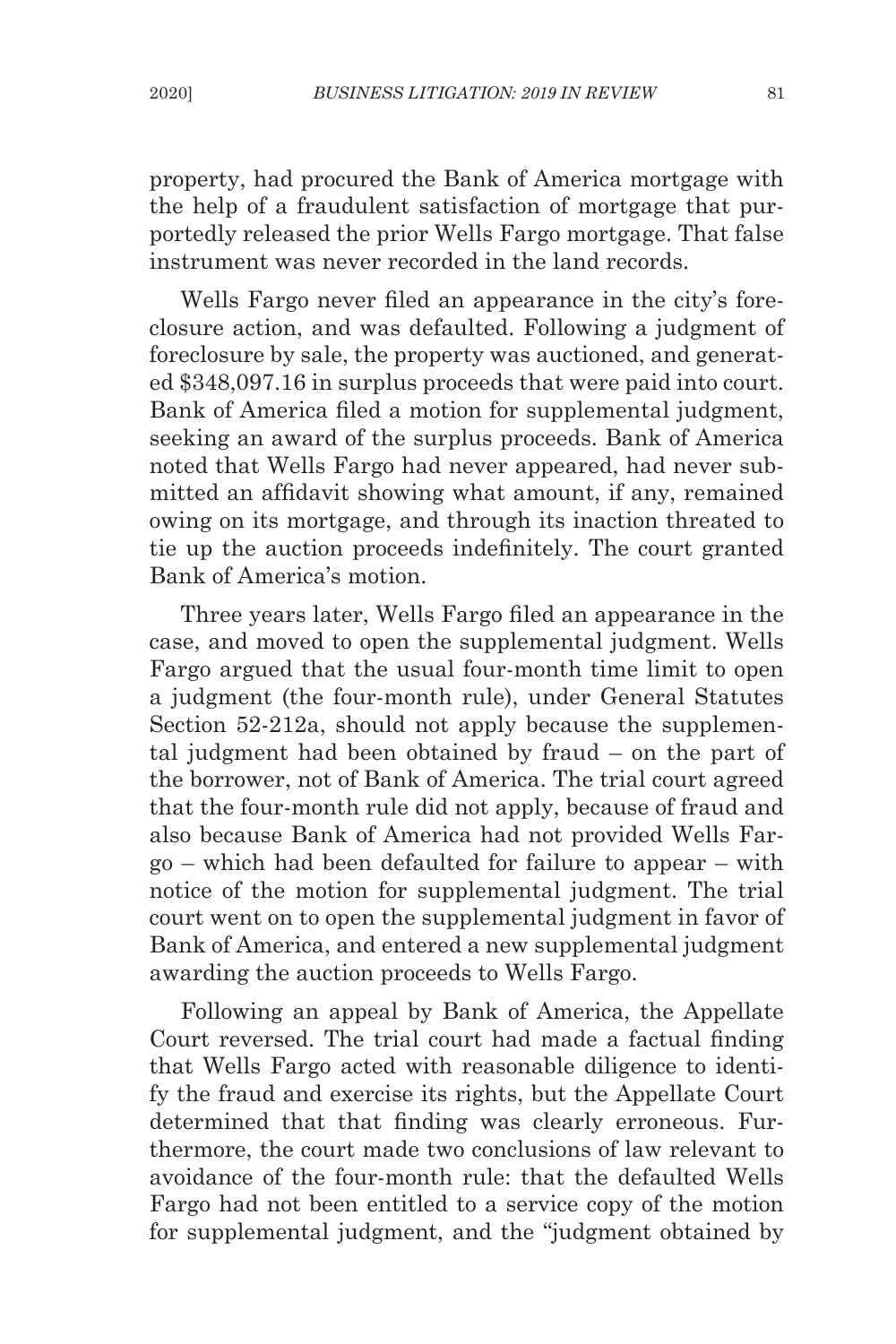fraud" exception was inapplicable given that the fraud had been committed not by Bank of America but by another party, the borrower.

# G*. Bankruptcy Stay Did Not Bar Immediate Payment to Court-Appointed Foreclosure Committee*

In *U.S. Bank National Association v. Crawford*, 99 the Connecticut Supreme Court held that when a foreclosure defendant files for bankruptcy protection after a foreclosure by sale has been ordered, the Bankruptcy Code's automatic stay provision, 11 U.S.C.  $\S$  362(a)(1), does not bar the committee for sale from immediately seeking payment from the foreclosing bank for the committee's fees and expenses.

The trial court entered a judgment of foreclosure by sale, and appointed an attorney to serve as committee to conduct the sale. After the committee had performed work and incurred expenses, but before the auction took place, the defendant filed for bankruptcy protection. The committee promptly filed a motion under General Statutes Section 49-25, which provides in relevant part "if for any reason the sale does not take place, the expense of the sale and appraisal or appraisals shall be paid by the plaintiff and be taxed with the costs of the case…"

The trial court denied the committee's motion, relying on the Appellate Court's decision in *Equity One, Inc. v. Shivers*. <sup>100</sup> In that case, the court had ruled that the Bankruptcy Code's automatic stay barred a similarly situated committee from obtaining payment for the committee's fees and expenses from the nondebtor plaintiff.

Upon the committee's writ of error, the Supreme Court overruled Shivers, holding that the state courts lack subjectmatter jurisdiction to extend the automatic stay provision to proceedings against nondebtors.101

<sup>99</sup> 333 Conn. 731, 219 A.3d 744 (2019).

<sup>100</sup> 150 Conn. App. 745, 93 A.3d 1167 (2014).

<sup>101</sup> 333 Conn. at 750.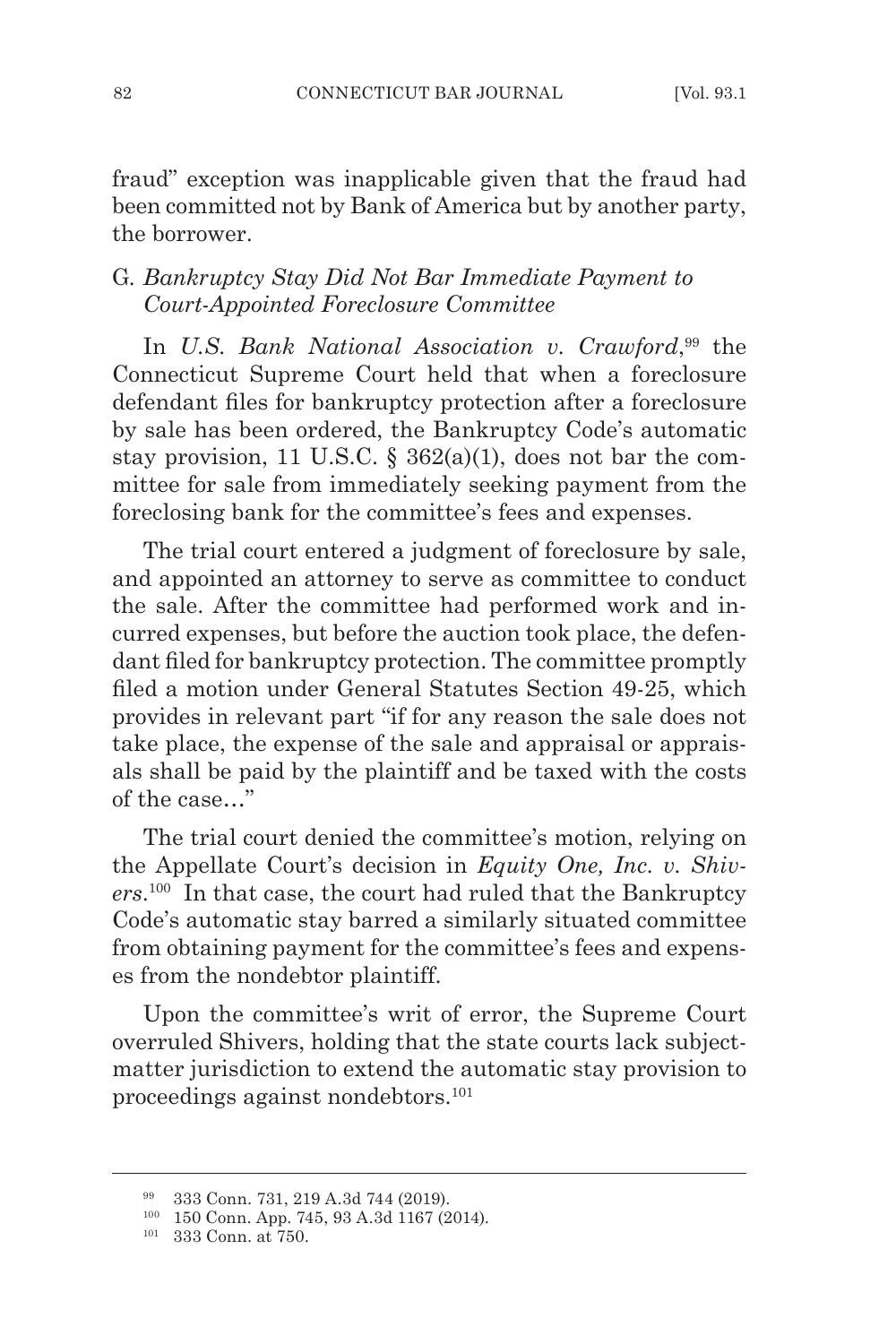#### *H. Validating Act Cured Improperly Witnessed Mortgage Deed*

In *Wells Fargo Bank v. Fratarcangeli*, 102 a foreclosure action, the defendant claimed that the mortgage deed should not be enforced against her. Specifically, she claimed that the notary had not provided a second witness to execution of the deed, as required by General Statutes Section 47-5(a). Rather, the notary had her husband "witness" the defendant's signature after the closing, and affix his signature to the mortgage deed without the defendant's knowledge. The defendant contended that the mortgage was therefore fraudulent, and pled special defenses of illegal attestation and unclean hands.

The bank successfully moved to strike these defenses, based on the validating act, General Statutes Section 47- 36aa. That act provides that this type of mortgage defect is deemed automatically cured unless an action challenging the mortgage is commenced, and a corresponding notice of lis pendens recorded in the land records, within two years after the mortgage is recorded.

The Appellate Court affirmed. The court rejected the defendant's contention that there was an implicit fraud exception to the validating act. The court further agreed that the defense of unclean hands, being entirely derivative of the defective attestation defense, was ineffective.

# III. Closely Held Businesses

## A*. Prior Version of LLC Act Did Not Provide for Derivative Actions by Members*

In *Saunders v. Briner*, 103 the Connecticut Supreme Court ruled that under the now-repealed Connecticut Limited Liability Company Act, General Statutes (Rev. to 2017) Section 34-100 *et seq*. (LLC Act), a member of an LLC does not have standing to pursue a derivative action on behalf of the entity, unless the company's operating agreement authorizes it.

<sup>102</sup> 192 Conn. App. 159, 217 A.3d 649 (2019).

<sup>103</sup> 334 Conn. 135, 221 A.3d 1 (2019).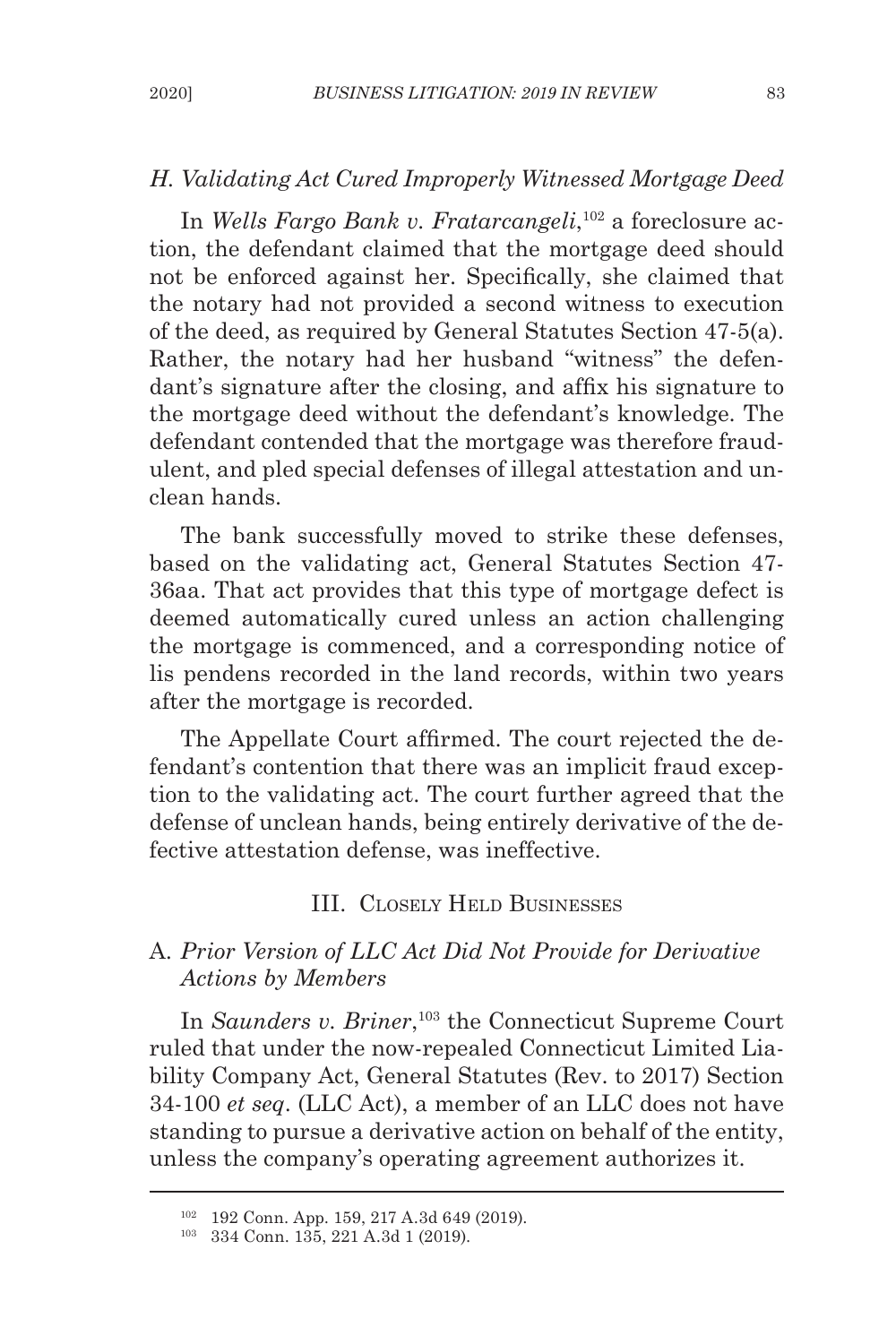The court noted that the LLC Act contains no express provision for derivative actions, and contrasted the act with the Connecticut Uniform Limited Liability Company Act, enacted effective July 1, 2017, which does.104 Rather, Section 34-187 of the LLC Act authorizes members "to collectively commence an action in the name of the limited liability company upon a requisite vote of disinterested members or managers."105 That section of the LLC Act was modeled on section 1102 of the Prototype Limited Liability Company Act, whose drafters "emphasize[d] that [§ 1102] does not permit derivative suits unless they are provided for in the operating agreement."106 Rather, prototype section 1102 was intended as "a substitute for the derivative action," appropriate in the LLC setting given that the "members can be expected to be actively interested in the firm, and … can readily be coordinated for a vote on a suit by the firm."107

The court also declined to find that members of an LLC have a common-law right to bring a derivative action. The court noted that limited liability companies are creatures of statute, not the common law, and held that recognizing such a common-law remedy would conflict with or frustrate the purpose of the LLC Act.<sup>108</sup>

The court also addressed certain counts of the complaint asserted by an individual plaintiff, claiming nonpayment of a loan he had made through an LLC owned solely by him. The defendants challenged his standing to personally pursue claims held by his LLC.

The court acknowledged the "general rule" that "members of limited liability companies cannot bring a direct action alleging harm to the company,"<sup>109</sup> but had "not addressed the specific question of whether the member of a single-member limited liability company has standing to bring an action di-

<sup>104</sup> 334 Conn. at 160, fn. 26.

<sup>105</sup> *Id*. at 158.

<sup>106</sup> *Id*. at 159, 160, quoting 3 L. Ribstein & R. Keatinge, Limited Liability Companies (2d Ed. 2011) Appendix C, p. App. C-109.

<sup>107</sup> *Id*. at 160, 161, quoting Ribstein at p. App. C-10.

<sup>108</sup> *Id*. at 163, 164.

<sup>109</sup> *Id*. at 168.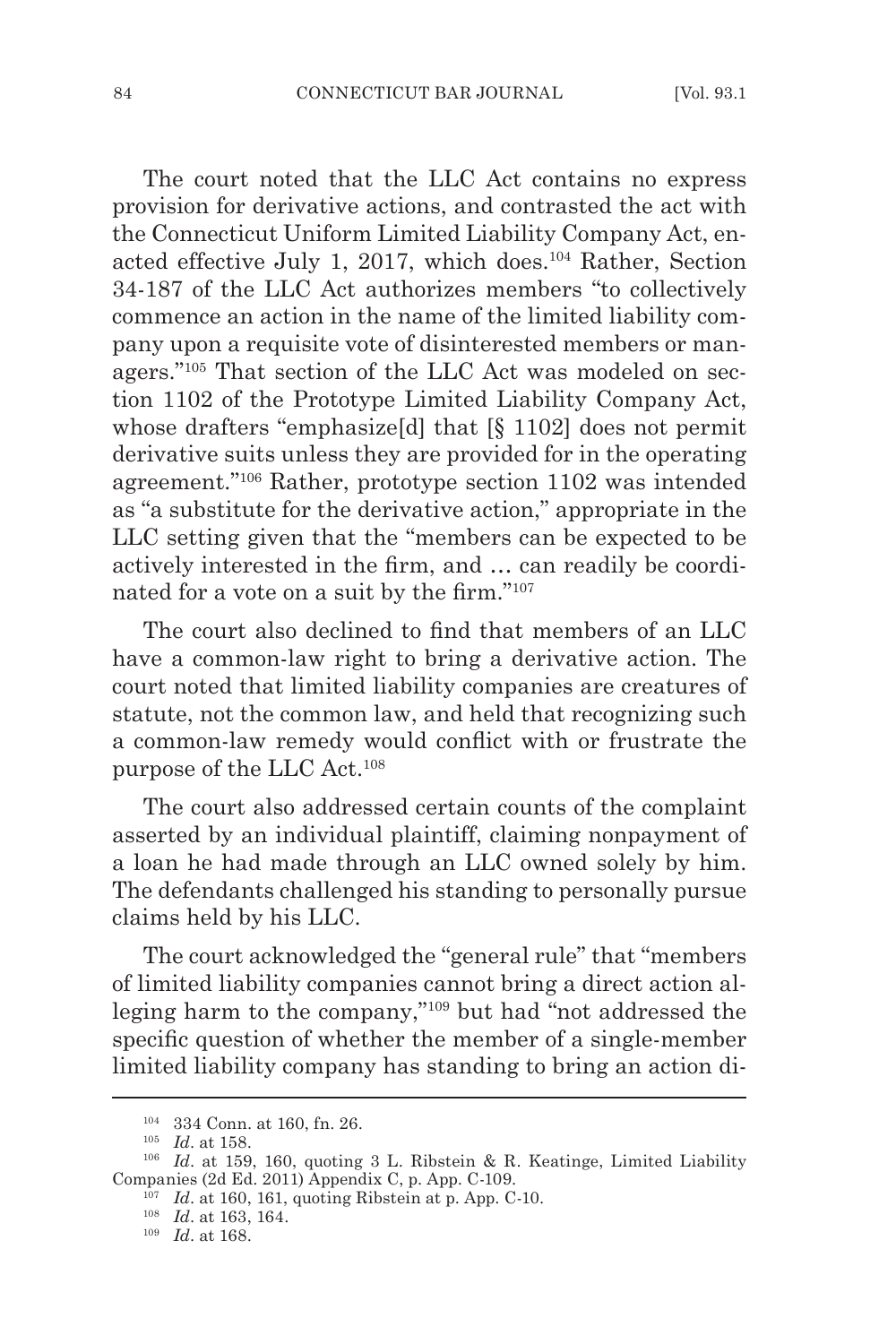rectly on behalf of the company."<sup>110</sup> The court held that such a claim may be permitted if "to do so will not (1) unfairly expose the company or defendants to a multiplicity of actions, (2) materially prejudice the interests of creditors of the company, or (3) negatively impact other owners or creditors of the company by interfering with a fair distribution of the recovery among all interested parties."<sup>111</sup>

Justices Robinson, McDonald and Mullins dissented regarding the part of the opinion that held that the sole member of a one-member limited liability company may have individual standing to pursue a claim held by the entity.

## B*. In Shareholder Buyout in Lieu of Dissolution, No Discount for Minority Status or Lack of Marketability*

In *R.D. Clark & Sons, Inc. v. Clark*, <sup>112</sup> the Appellate Court addressed several issues relating to a closely held corporation's buyout of its shareholder in lieu of dissolution, pursuant to General Statutes Section 33-900. The parties were unable to reach agreement on a purchase price for the petitioning shareholder's one-third interest in the company, so the court conducted a trial on the issue of fair value.

The corporation argued to the trial court that, in making factual findings on the corporation's projected future earnings, the court should apply a reduction based on anticipated pass-through tax liabilities to the shareholders – even though the entity itself, as an S corporation, did not pay taxes. Noting a split of legal and accounting authority on this issue, the trial court declined to apply a "tax affecting" discount to the company's income projections. The Appellate Court affirmed, finding that the trial court had properly exercised its discretion in this regard.

The corporation also argued that the petitioner's one-third interest should be discounted due to his status as a minority owner. Noting the distinction between "fair value" – the

<sup>110</sup> *Id*.

<sup>111</sup> *Id*. at 176.

<sup>112</sup> 194 Conn. App. 690, 222 A.3d. 515 (2019).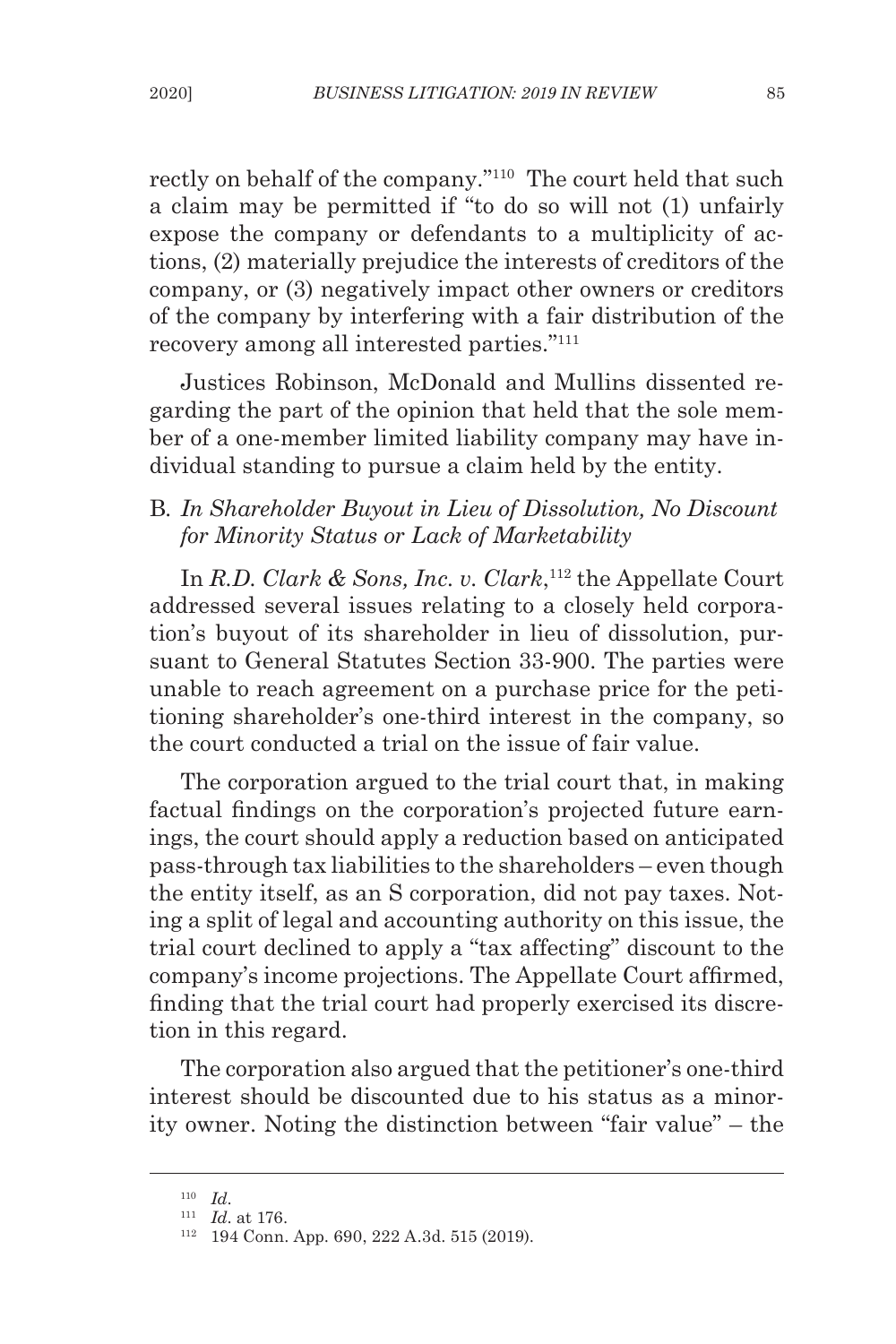touchstone under the statute – and "fair market value," the trial court set fair value at one-third of the value of the entire company, with no minority discount. The court justified this approach by finding that the petitioner had been subject to oppression at the hands of the majority shareholders. That finding, in turn, was based on the fact that after the petitioner's termination as an employee of the company, the majority owners had "excluded him from the corporation's long-standing policy of providing shareholders with funds to pay the federal tax liabilities they incurred as shareholders in an S corporation."<sup>113</sup>

The Appellate Court affirmed. The court determined that the trial court's finding of oppression was not clearly erroneous, nor did the court abuse its discretion in declining to apply a minority discount to the petitioner's interest in the company.

The trial court also addressed the corporation's claim that the petitioner's shares should be discounted due to lack of marketability. Marketability discounts are premised on "the lack of liquidity on the open market of an ownership interest in a closely held corporation."114 The court found that such a discount should apply in the context of a fair-value hearing only if there are "extraordinary circumstances" to justify it, but such extraordinary circumstances were absent here. Again, applying the "abuse of discretion" standard, the Appellate Court affirmed.

### C. *Provision in Partnership Agreement that Chose Delaware Law Did Not Import Delaware Statute of Limitations*

In *Reclaimant Corp. v. Deutsch*, 115 the Connecticut Supreme Court addressed a thorny choice of law issue at the intersection of Delaware and Connecticut law, in the context of an internal partnership battle.

In 2013, the plaintiff, successor in interest to a Delaware

<sup>113</sup> 194 Conn. App. at 706.

<sup>114</sup> *Id*. at 714.

<sup>115</sup> 332 Conn. 590, 211 A.3d 976 (2019).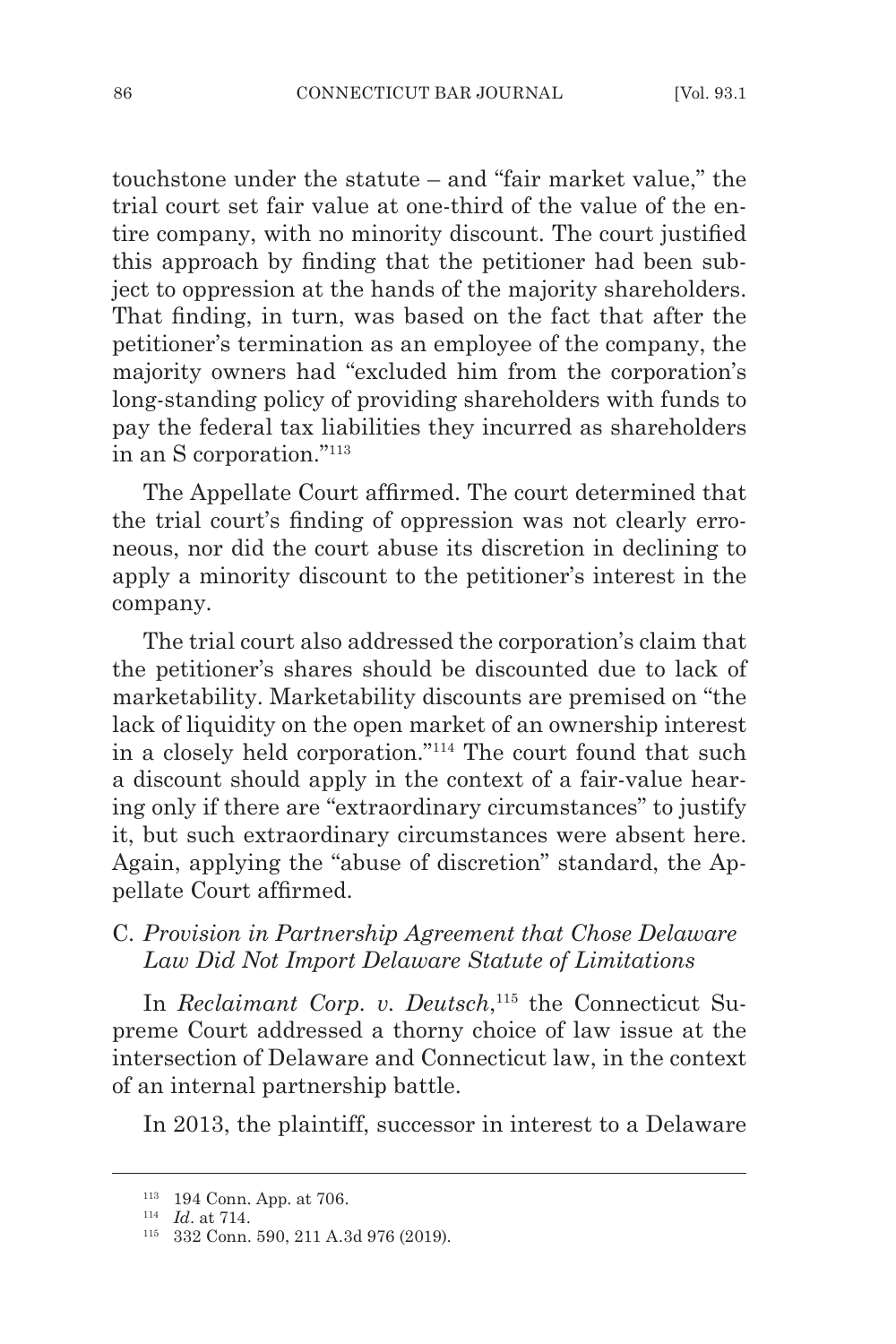limited partnership, sued two Connecticut limited partners in Connecticut Superior Court. The plaintiff claimed that the defendants had been unjustly enriched by improperly calculated – and unduly generous – distributions paid by the limited partnership in 2008.

The defendants asserted that these claims were barred by section 17-607(c) of the Delaware Revised Uniform Limited Partnership Act. That statute provides "[u]nless otherwise agreed, a limited partner who receives a distribution from a limited partnership shall have no liability under this chapter or other applicable law for the amount of the distribution after the expiration of 3 years from the date of the distribution."

The trial court noted that the limited partnership agreement contained a choice of law provision that recited "This [a]greement and all rights and liabilities of the parties hereto shall be governed by and construed in accordance with the laws of the [s]tate of Delaware, without regard to its conflict of law principles."116 On that basis, the court agreed with the defendants that the claims were time-barred under Delaware law.

The Connecticut Supreme Court reversed. The court agreed that Delaware law controlled the relevant substantive law, including the plaintiff's unjust enrichment claims. However, on issues of procedure, the law of the forum controls, and that ordinarily applies to statutes of limitation.

The court examined Delaware's law of unjust enrichment, and determined that, as in Connecticut, that cause of action existed under the common law. That is, it does not arise under a statute containing an embedded time limit that may be deemed substantive law. "Given the common-law origin of the plaintiff's unjust enrichment claims, we conclude that the limitation period is properly characterized as procedural because it functions only as a qualification on the remedy to enforce the preexisting right. Accordingly, Connecticut

<sup>116</sup> 332 Conn. at 596.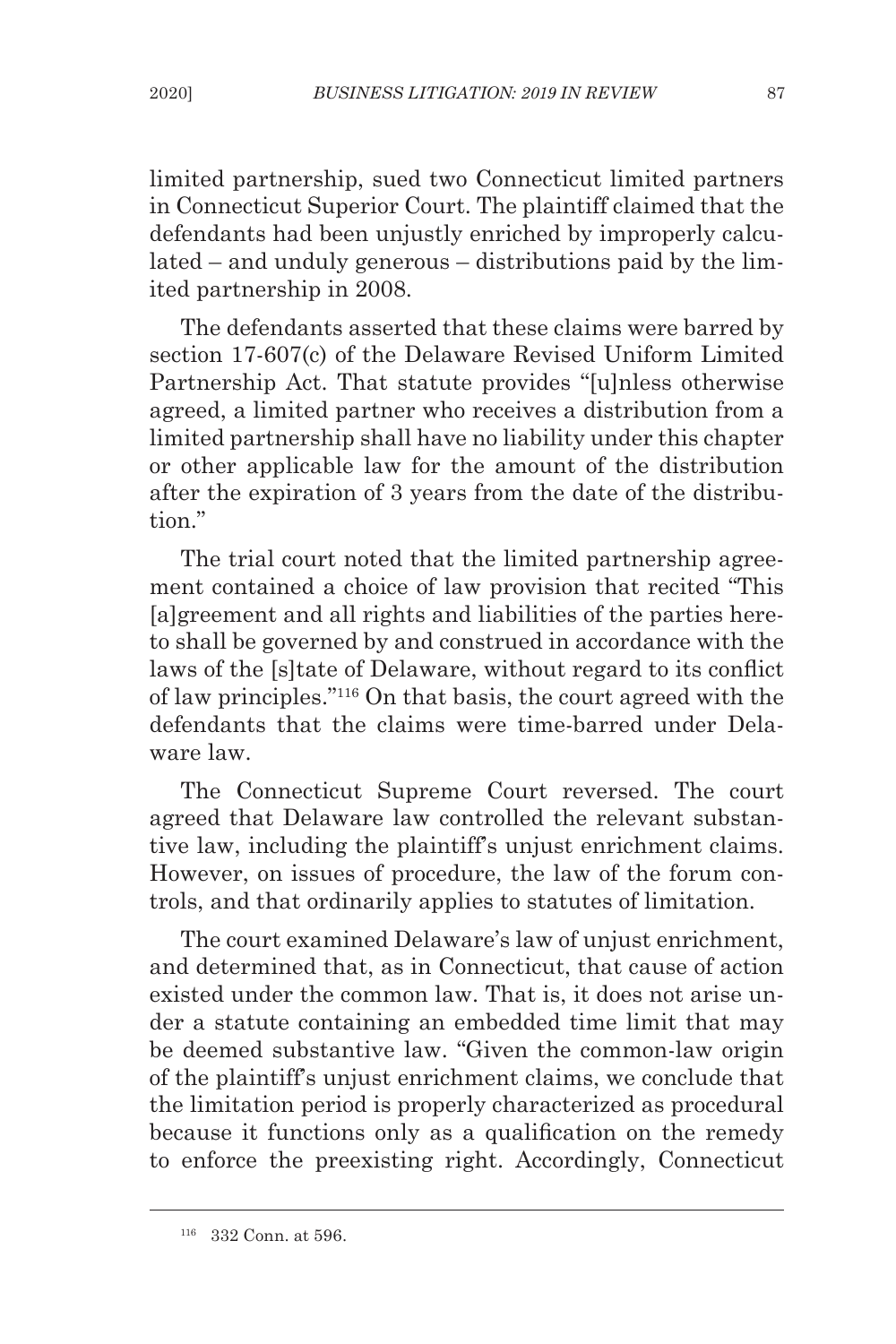law, rather than Delaware law, governs the timeliness of the plaintiff's claims."117

The court noted that the choice of law provision in the limited partnership agreement could have been written in a way that included procedural law, including the statute of limitations, but was not. "Choice of law provisions in contracts are generally understood to incorporate only substantive law, not procedural law such as statutes of limitations ... [A]bsent an express statement that the parties intended another state's limitations statute to apply, the procedural law of the forum governs time restrictions."118

Turning to Connecticut law on the issue at hand, the court reaffirmed the principle that unjust enrichment "is an equitable claim for relief. As an equitable claim, its timeliness is not subject to a statute of limitations but, rather, to the equitable doctrine of laches."<sup>119</sup> Noting that the trial court had made no factual filings as to that defense, the Supreme Court remanded the case to the trial court for further proceedings.

### IV. Unfair Trade Practices

#### A. *Hardball Business Practices Did Not Violate CUTPA*

In *Cadco, Ltd. v. Doctor's Associates, Inc.*,<sup>120</sup> the Appellate Court agreed with the trial court that, as a matter of law, some very aggressive business practices did not constitute violations of the Connecticut Unfair Trade Practices Act, General Statutes Sections 42-110a et seq. ("CUTPA").

The plaintiff, a manufacturer, negotiated with the defendants, the franchisor of the Subway restaurant chain and affiliates of the franchisor (collectively, "Subway"), about the creation and production of a flat metal heating plate to cook a proposed new flatbread pizza product called the "Flatizza." Over months of negotiations, the plaintiff created multiple

<sup>&</sup>lt;sup>117</sup> *Id.* at 607, citation and internal punctuation omitted.

<sup>118</sup> *Id*. at 609, 607, citation and internal punctuation omitted.

<sup>119</sup> *Id*. at 613.

<sup>120</sup> 188 Conn. App. 122, 204 A.3d 737 (2019).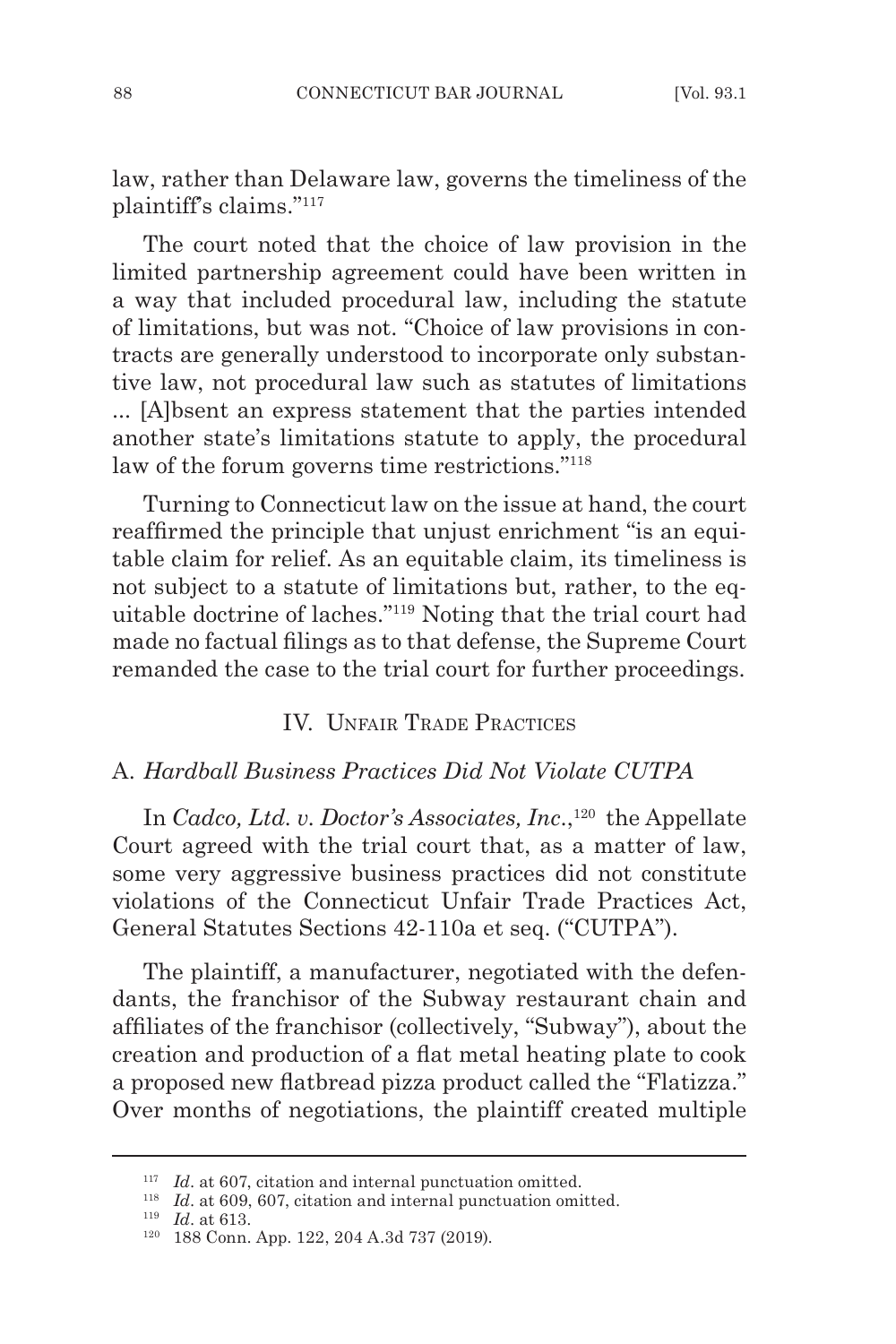prototypes of the heating plate, which Subway paid for and tested, and shared detailed design information with Subway.121 The plaintiff claimed that, during the course of the parties' communications, it informed Subway that it had applied for a patent for its heating plate.<sup>122</sup> It was undisputed that the parties did not enter into a confidentiality agreement with respect to the design information.<sup>123</sup>

After some 20 months of communications, Subway informed the plaintiff that it had decided to procure the heating plate from another supplier. The plaintiff subsequently learned that Subway had moved ahead with the rollout of the Flatizza, and that its restaurants were using heating plates that were virtually identical to the plaintiff's, provided by a different supplier. An executive of that supplier was married to the president of Subway, who had been copied on emails between the plaintiff and Subway concerning the heating plate project.<sup>124</sup>

The plaintiff brought suit, claiming Subway had violated CUTPA by inducing the plaintiff to believe it would receive the contract, and thereby causing it to share its design information; giving that design information to a competitor that had personal ties with Subway; and then awarding the contract to the competitor. The trial court granted Subway's motion for summary judgment.

The Appellate Court affirmed. It agreed with the trial court that there was "no factual basis for the plaintiff's claim that it was unfairly induced to act to its own detriment in any way. To the contrary … the plaintiff freely sold the defendants a product and the design specifications therefor that were unprotected, and thus fully available to the defendants to use, refine or copy as they saw fit."<sup>125</sup>

As for the plaintiff's complaint that it had informed Subway about a pending patent application for the heating plate,

<sup>121</sup> 188 Conn. App. at 125.

<sup>122</sup> *Id*. at 135.

<sup>123</sup> *Id*.

<sup>124</sup> *Id*. at 128, 129.

<sup>125</sup> *Id*. at 132.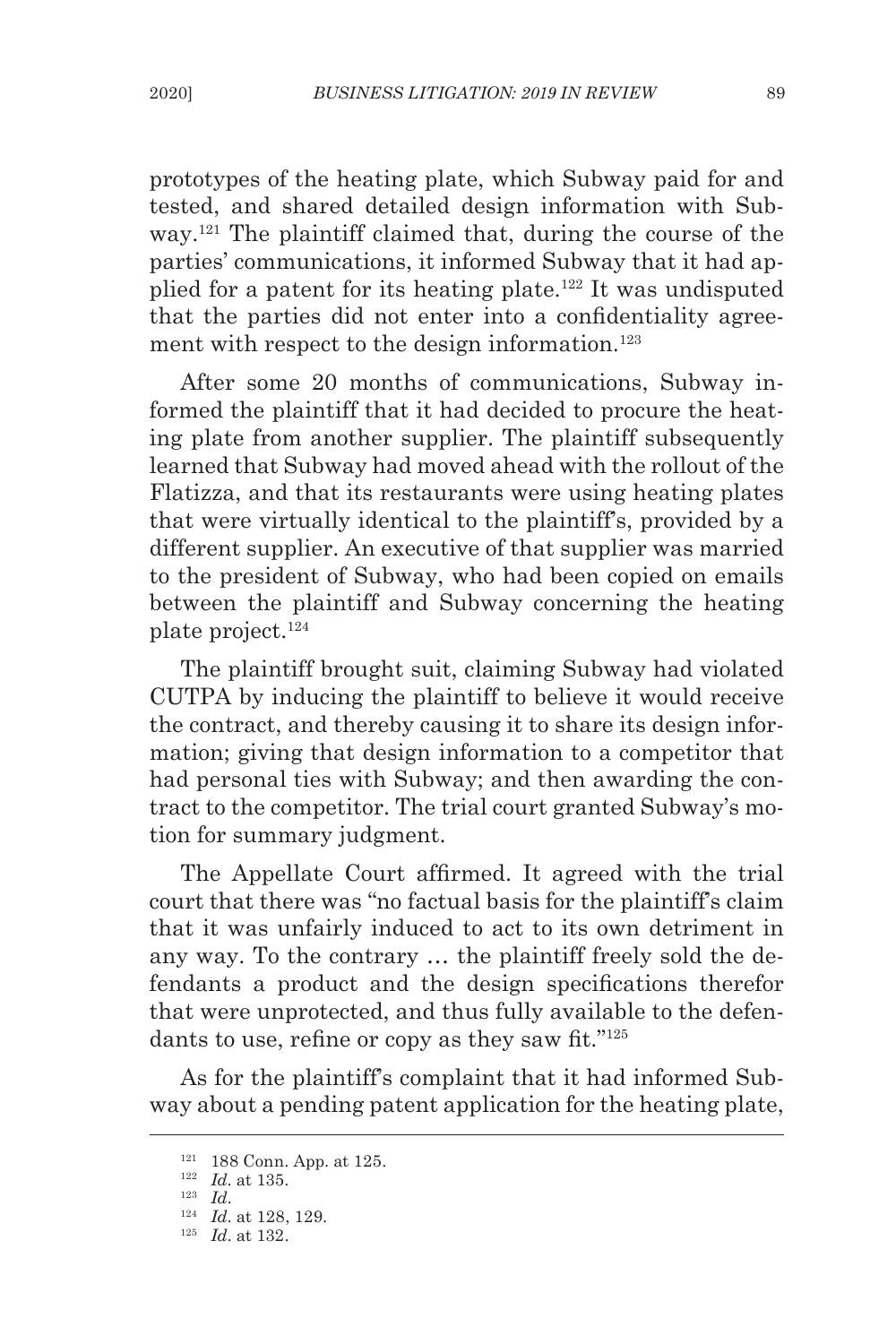and that Subway nevertheless took the design to a competitor, the Appellate Court rejected the proposition that such conduct, if proven, would violate any public policy and thus support a CUTPA claim. "By informing the defendants that they were in the process of applying for a patent and marking their product 'Patent Pending,' the plaintiff merely gave notice that the plate might be subject to future protection. … The defendants were free to do as they wished with the plaintiff's products that they purchased in that time frame, including showing those products, which they then owned without restriction, to other companies and asking those companies to refine the products' design. The public policy underlying our patent law supports such imitation and refinement."126 The court noted that the plaintiff could have "obtain[ed] a confidentiality agreement or some other stopgap measure to protect its product design until the patent it had applied for was issued,"127 but had not.

The Appellate Court further found "Nothing about the fact that the defendants gave the contract to a manufacturer run by the spouse of the president of [Subway] offends public policy."128

# B*. Mortgage Servicer's Misconduct in Post-Default Workout Negotiations May Violate CUTPA*

In *Cenatiempo v. Bank of America, N.A.*,<sup>129</sup> the Connecticut Supreme Court ruled that a mortgage servicer may violate the Connecticut Unfair Trade Practices Act<sup>130</sup> through "systematic misrepresentations, delays and evasiveness" in connection with post-default negotiations to restructure a residential mortgage loan.

The plaintiffs alleged that the defendant had repeatedly requested duplicative and unnecessary documentation, created extended delays in the loan modification process, re-

<sup>126</sup> *Id*. at 136, 137.

<sup>127</sup> *Id*. at 141.

<sup>128</sup> *Id*. at 137.

<sup>129</sup> 333 Conn. 769, 219 A.3d 767 (2019).

<sup>&</sup>lt;sup>130</sup> CONN. GEN. STAT. § 42-110a et seq.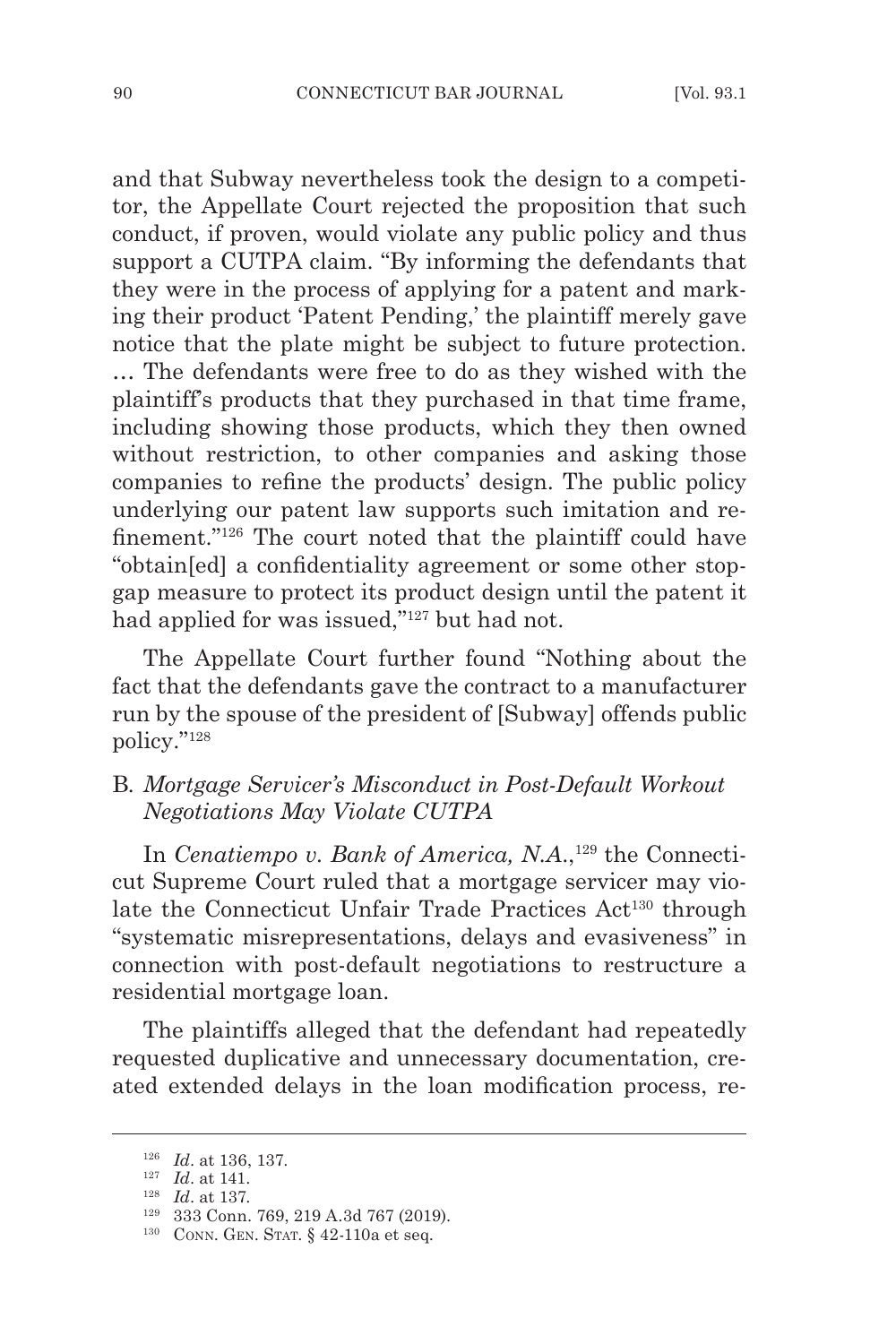peatedly changed the personnel responsible for communicating with the plaintiffs, issued confusing and contradictory written instructions, and discouraged the plaintiffs from participating in foreclosure mediation.<sup>131</sup> The plaintiffs claimed that this conduct offended the public policy embodied in the federal Home Affordable Modification Program (HAMP), the federal Real Estate Settlement Procedures Act,<sup>132</sup> a federal consent order, a national mortgage settlement to which the defendant was a party, and the state's foreclosure mediation program.133 The plaintiffs asserted claims under CUTPA and negligence.

The trial court granted the defendant's motion to strike both counts of the complaint. But the Supreme Court, applying the three-prong "cigarette rule" for evaluating CUTPA claims, ruled that this was error as to the CUTPA count. The court found that the statutes, regulations and court orders regulating mortgage modifications "form a comprehensive policy framework," and allegations that the defendant "made a conscious decision to depart from those standards and deliberately engage in a pattern of conduct intended to prevent homeowners, like the plaintiffs, from receiving HAMP modifications" sufficed to state a CUTPA claim.134

The court further held that the trial court had properly stricken the plaintiffs' claim for common-law negligence, finding as a matter of law that the lender owed the borrowers no duty of care under the circumstances. The plaintiffs argued on appeal that their negligence claim could be construed as including a theory of negligence per se, based on the defendant's alleged breach of statutory provisions, but the Supreme Court disagreed that the complaint could be read that broadly. Accordingly, the court declined to address the issue of whether such a claim may be legally viable.

<sup>131</sup> 333 Conn. at 777.

<sup>132</sup> 12 U.S.C. Section 2601 et seq.

<sup>133</sup> 333 Conn. at 777.

<sup>134</sup> *Id*. at 791.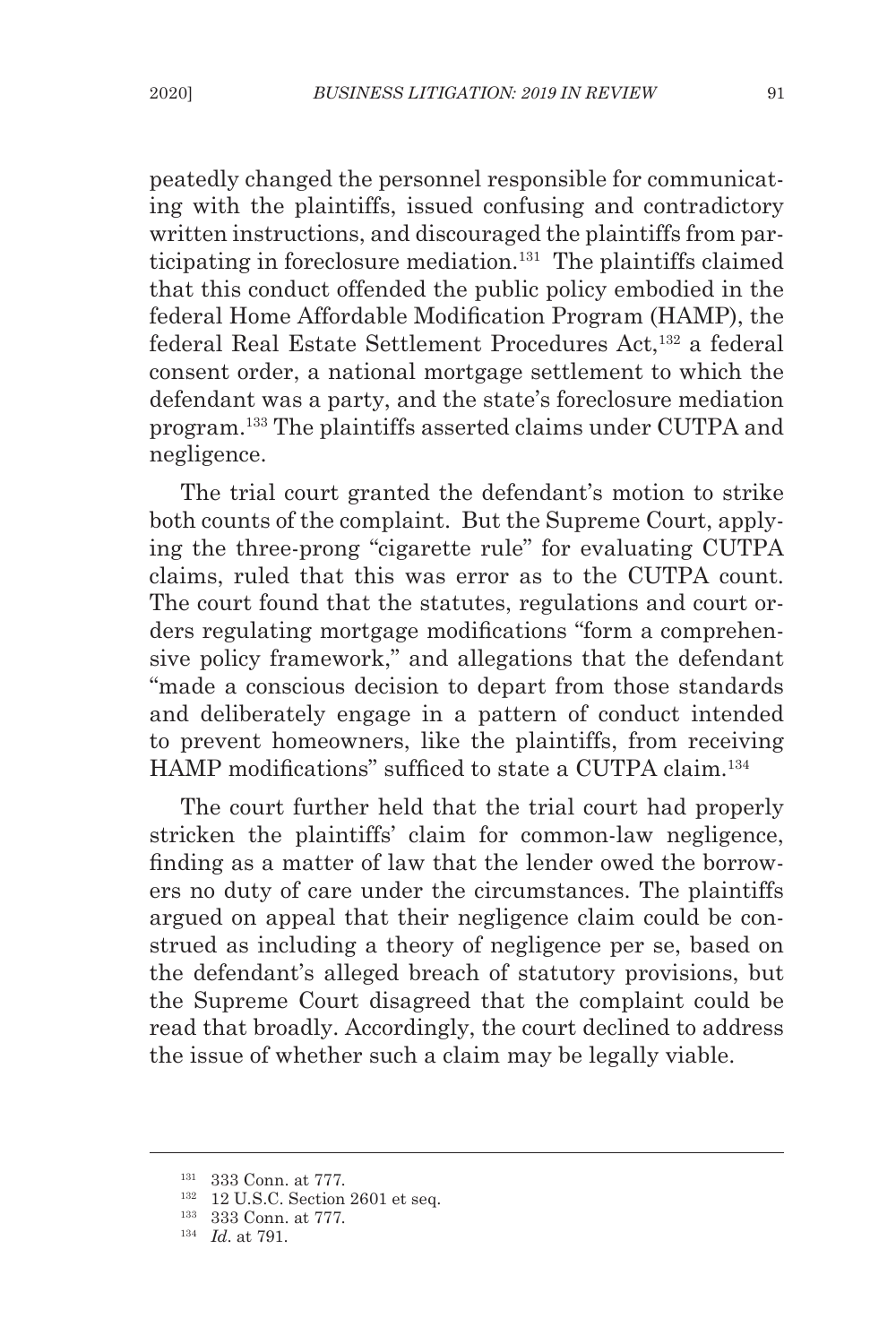#### V. CONTRACTS

### A. *Lease Guaranty Did Not Extend into Renewal Term*

In *1916 Post Road Associates, LLC v. Mrs. Green's of Fairfield, Inc.*,<sup>135</sup> the plaintiff landlord sued the defendant, the guarantor of a commercial lease, based on the tenant's default of rent payments. The defaults occurred after the lease's original term of fifteen years had passed, and the tenant had exercised its option to renew.

The defendant guarantor contended that its guaranty obligation did not extend beyond the original lease term. The defendant noted that its written guarantee "contains no indication that it was intended to continue in the event the tenant exercised its option to extend the lease term,"136 and required the defendant to guaranty the tenant's obligations under the lease "effective as of the date hereof."137 The defendant argues that this language "unambiguously limits the guarantee to the obligations that the tenant had under the lease when the guarantee went into effect, which did not include the optional lease term." The trial court agreed with the defendant, rendering summary judgment in its favor, and the Appellate Court affirmed.

B*. Termination of Service Contract upon Four Days' Notice Rather than Five as Required by Contract Held Not Actionable* 

In *A.C. Consulting, LLC v. Alexion Pharmaceuticals, Inc.*,<sup>138</sup> the parties had entered into a four-year written service contract, by which the defendant was permitted to terminate the plaintiff's services upon five days' written notice. Following the defendant's termination of the agreement, the plaintiff sued the defendant for doing so despite oral assurances to the contrary, and without providing "sufficient notice under the contract."139

<sup>135</sup> 191 Conn. App. 16, 212 A.3d 744 (2019).

<sup>136</sup> *Id*. at 24.

<sup>137</sup> *Id*. at 25.

<sup>138</sup> 194 Conn. App. 316, 220 A.3d 890 (2019).

<sup>139</sup> *Id*. at 330.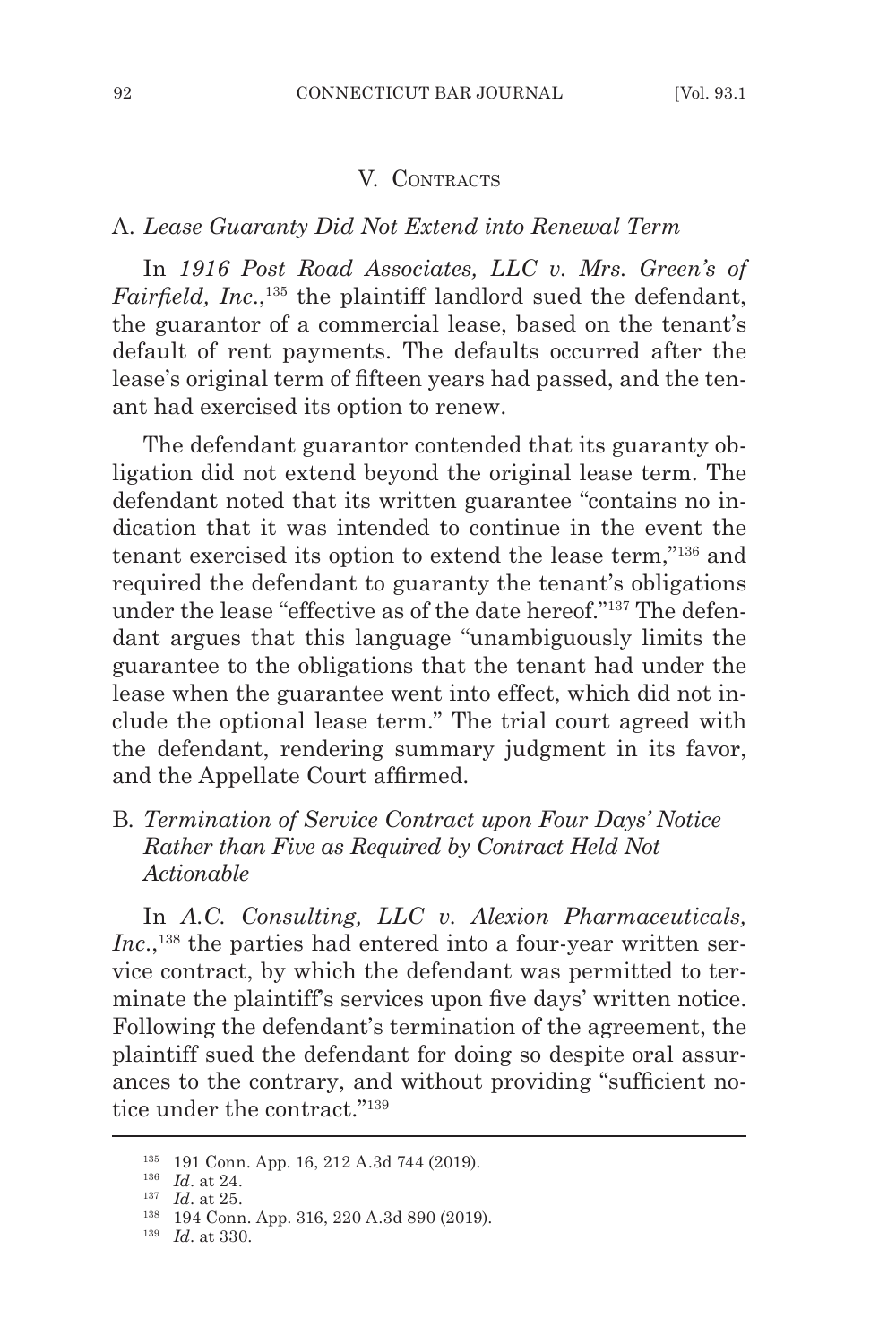The Appellate Court held that the trial court properly struck the claim founded on insufficient notice. The court agreed with the trial court that the complaint "did not provide the necessary factual allegations describing the manner in which the notice [the plaintiff] received was insufficient.... [I]nsufficient notice could refer to a defect in either the timing of the notice, the form of the notice, or both."140

The court noted that, on appeal, the plaintiff made the unpled assertion that he had been provided only four days' notice of termination. But even if that allegation could be read into the complaint as pled, that would not save the claim. "[I]t was the termination of the contract itself, not the precise manner in which the defendant effectuated that termination, that formed the basis for the plaintiff's claims ... [T]he plaintiff made no factual allegation that it had been damaged by that particular alleged breach... [T]he plaintiff failed to allege that it was harmed by the purported one day lack of notice."<sup>141</sup>

# C*. "Gross Negligence," Although Not an Independent Cause of Action, Has Meaning as a Contract Term*

In *Commerce Park Associates, LLC v. Robbins*, 142 the Appellate Court examined the concept of "gross negligence" as used in a commercial lease. The plaintiff landlord sued the defendant tenant for breach of lease and unpaid rent. The defendant claimed by way of special defense and counterclaim that her business had been constructively evicted due to sewerage backups that flooded the premises. Under the lease, the landlord had no liability or responsibility for "overflow of water or sewerage in any part of the Demised Premises" unless the condition was "caused by the gross negligence or willfulness of Landlord."143

The trial court found that the landlord's gross negligence

<sup>143</sup> *Id*. at 705.

<sup>140</sup> *Id*.

<sup>141</sup> *Id*. at 331.

<sup>142</sup> 193 Conn. App. 697, 220 A.3d 86, *cert. denied* 334 Conn. 912, 221 A.3d 447 and 221 A.3d 448 (2019).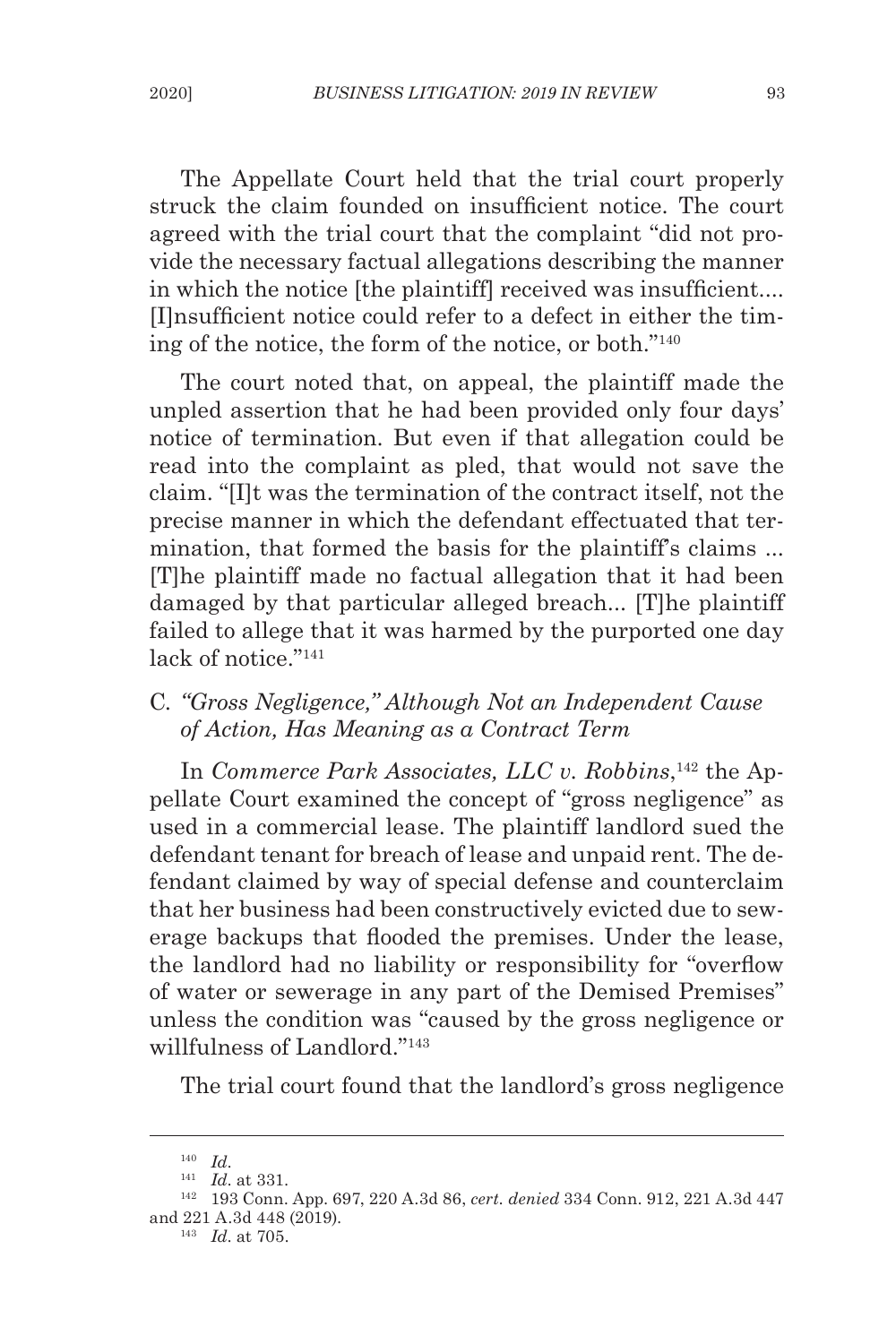had led to the sewerage condition and the resulting untenantable state of the premises. Gross negligence is "very great or excessive negligence, or … the want of, or failure to exercise, even slight or scant care or slight diligence."144 The court found that the landlord, in ignoring a contractor's advice after prior floods to make repairs and conduct preventive maintenance, had behaved with "more than 'mere neglect' but, [rather], a conscious choice to risk future floods and expose [the tenant] to repeated disruption of its business."145

The Appellate Court affirmed. The landlord argued, correctly, that Connecticut does not recognize gross negligence as a separate and distinct cause of action. But that does not bar a court, "in the course of adjudicating a negligence cause of action ... from recognizing a distinction between negligent and grossly negligent conduct. This is particularly so if, as in the present case, it is necessary to make such a distinction in order to determine the applicability of a contractual provision that waives a landlord's liability for ordinary negligence but not for gross negligence."146

The trial court found that the landlord's conduct, while grossly negligent, "'did not sink to the level of highly unreasonable conduct, involving an extreme departure from ordinary care' and, thus, ""did not constitute reckless conduct."<sup>147</sup> Accordingly, the court denied the count of the tenant's counterclaim sounding in recklessness. The tenant did not challenge this determination on appeal.

### VI. Miscelleanous Business Cases

# A*. Arbitration Award Based on Arbitration Clause in General Contract Held Binding upon Subcontractors*

In *Girolametti v. Michael Horton Associates, Inc.*, <sup>148</sup> the Connecticut Supreme Court affirmed a decision of the Ap-

<sup>&</sup>lt;sup>144</sup> *Id.* at 714, quoting 19 Perry Street, LLC v. Unionville Water Co., 294 Conn. 611, 631 n. 11, 987 A.2d 1009 (2010).

<sup>145</sup> *Id*. at 714.

<sup>146</sup> *Id*. at 729.

<sup>147</sup> *Id*. at 715.

<sup>148</sup> 332 Conn. 67, 208 A.3d 1223 (2019).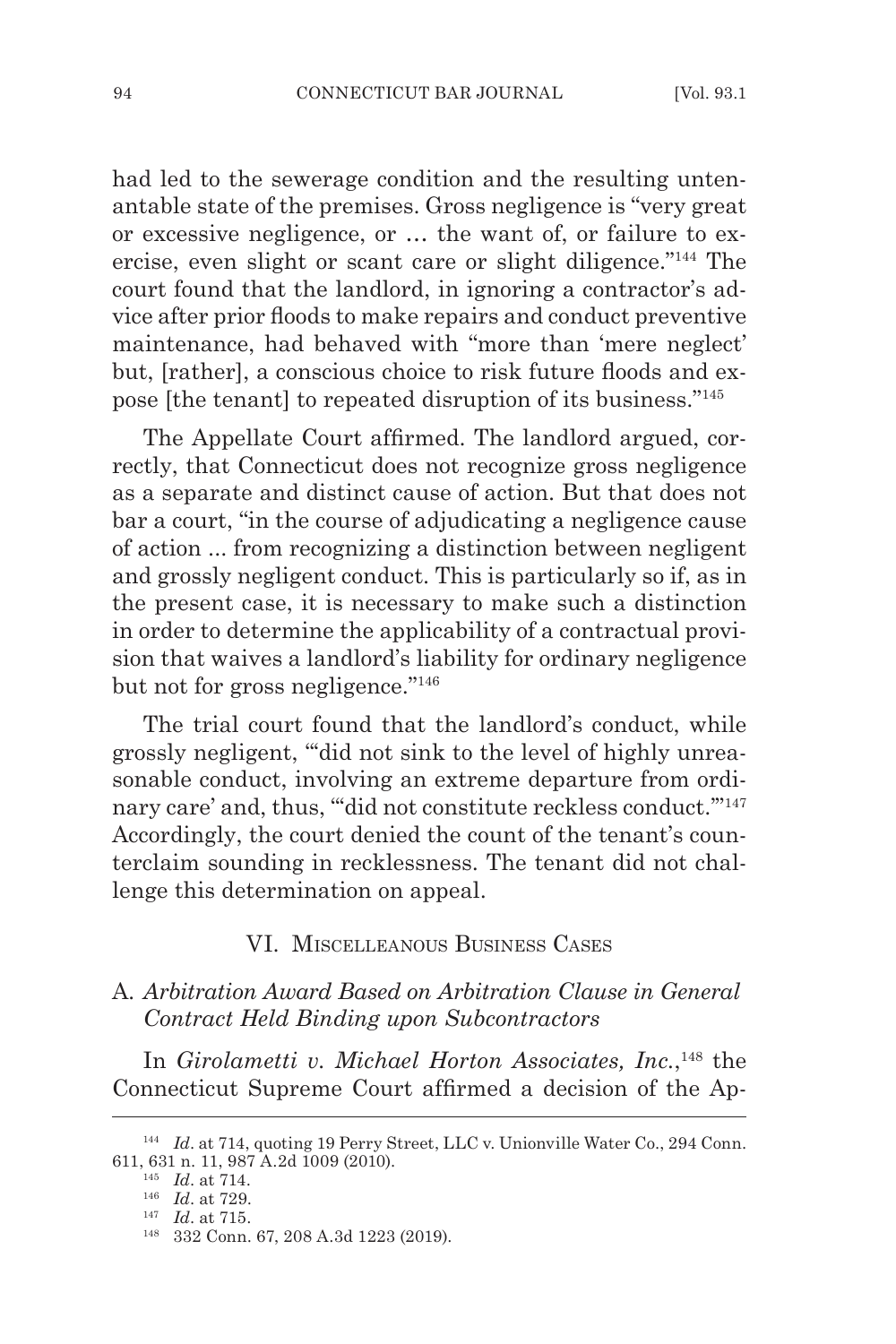pellate Court149 holding that, in a construction arbitration between a commercial property owner and general contractor, the arbitrator's award was binding as to the project's subcontractors, even though they did not participate in the arbitration.

The owner and general contractor entered into an arbitration, pursuant to the contract between them. The owner also brought lawsuits against several of the subcontractors, who were not parties to the prime contract, or participants in the arbitration proceedings. The general contractor prevailed in the arbitration, and the subcontractors claimed that that outcome was res judicata as to the owner's claims against them in the lawsuits. The trial court denied the subcontractors' motions for summary judgment on those grounds, but the Appellate Court reversed, and the Supreme Court affirmed.

The Supreme Court found "a general contractor is presumptively in privity with its subcontractors for purposes of res judicata,"150 and that the presumption was not rebutted here. In reaching that conclusion, the court relied in large part on the fact that, under the standard form contract between the owner and the general contractor, the contractor was responsible for the work of all the subcontractors.<sup>151</sup> The general contractor thus had both the incentive and the opportunity to address the work of the subcontractors in the arbitration.

The court noted that the "presumptive" rule of privity between a general contractor and its subcontractors is a rule that the parties are free to contract out of; "nothing precludes the parties to a construction project from negotiating a contract that carves out certain issues or certain third parties from the scope of arbitration."152

The court also addressed the concern that, under the

<sup>149</sup> Girolametti v. Michael Horton Associates, Inc., 173 Conn. App. 630, 164 A.3d 731 (2017).

<sup>150</sup> 332 Conn. at 77.

<sup>151</sup> *Id*. at 78, 88.

<sup>152</sup> *Id*. at 84.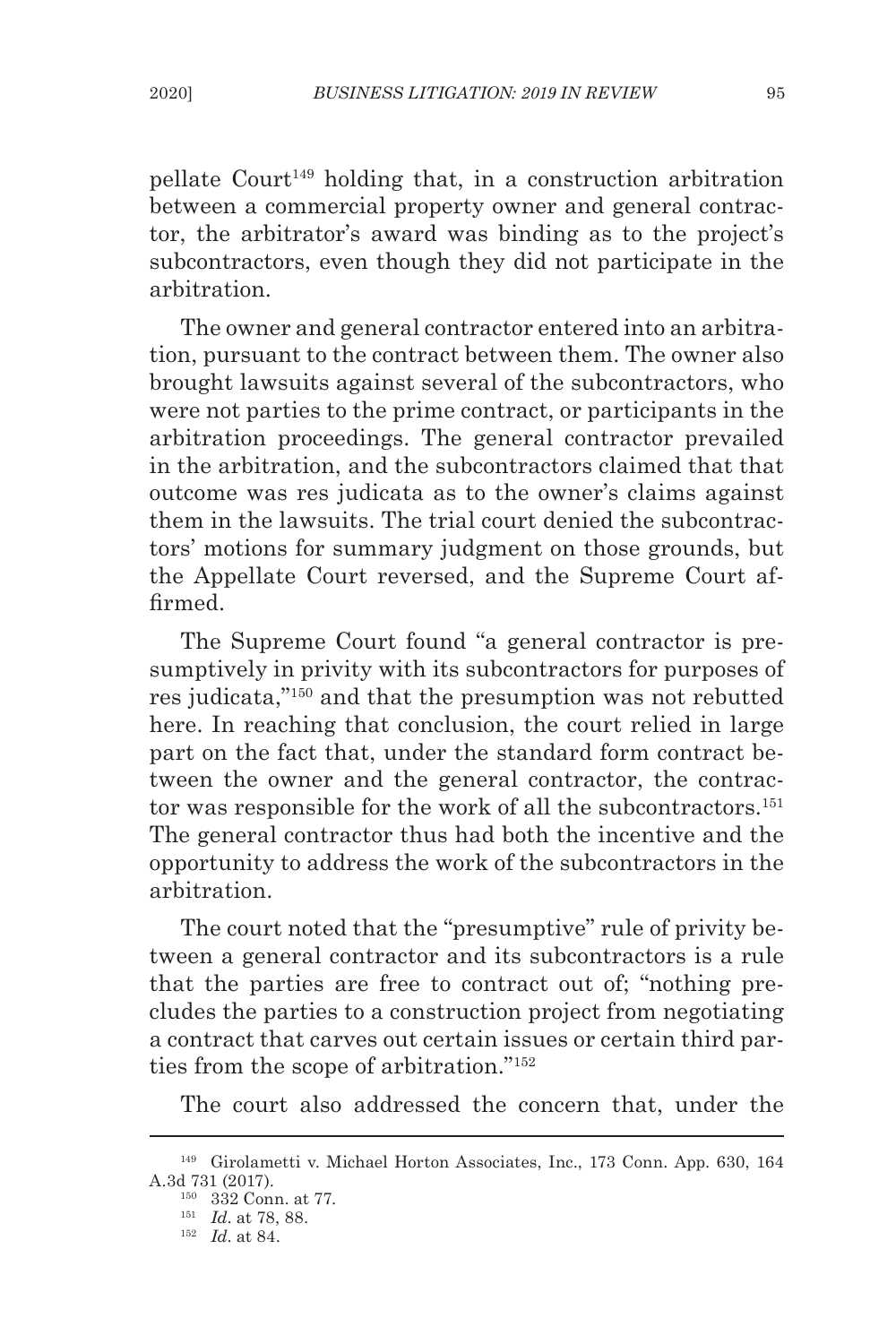rule adopted, an arbitration award that promptly follows completion of the project could bar an owner from pursuing claims based on conditions "not [yet] apparent and addressable" at the time of the arbitration proceedings, such as "claims involving extended warranties, latent defects [or] defects fraudulently concealed."153 The court found that concern to be unfounded. "We recognize, of course, that a property owner cannot possibly raise in arbitration claims that have not yet arisen, such as latent defects, refusal to honor an extended warranty or ongoing service commitment, and the like. But for that very reason, such claims would fail to satisfy the third element of res judicata, which is that there must have been an adequate opportunity to litigate the matter fully. Accordingly, an owner would not be barred from raising claims of this sort in a subsequent action, regardless of the existence of privity."154

# B*. Auction Solicitation of "Highest and Best Offers" Did Not Bind Seller in Advance*

In *Restaurant Supply, LLC v. Giardi Limited Partnership*, 155 the plaintiff tendered the high bid for a parcel of real estate whose owner had invited all prospective purchasers to tender their "highest and best offers." Notwithstanding the plaintiff's high bid, the owner sold the property to a lower bidder, Hartford Auto Park, LLC (Hartford Auto Park) and the plaintiff brought an action for specific performance.

Hartford Auto Park moved to strike the complaint, asserting that because the plaintiff had failed to allege the existence of a purchase agreement signed by the seller, the claim was barred by the statute of frauds, General Statutes Section 52-550.<sup>156</sup> The plaintiff countered that, because the owner had offered to sell the property to the highest bidder, the plaintiff's bid was an acceptance, not an offer, and thus

<sup>153</sup> *Id*. at 82.

<sup>154</sup> *Id*. at 83.

<sup>155</sup> 330 Conn. 642, 200 A.3d 182 (2019).

<sup>156</sup> The statute provides, at subpart (a), that a contract for the sale of real estate is enforceable only if there is a "writing … signed by the party … to be charged…"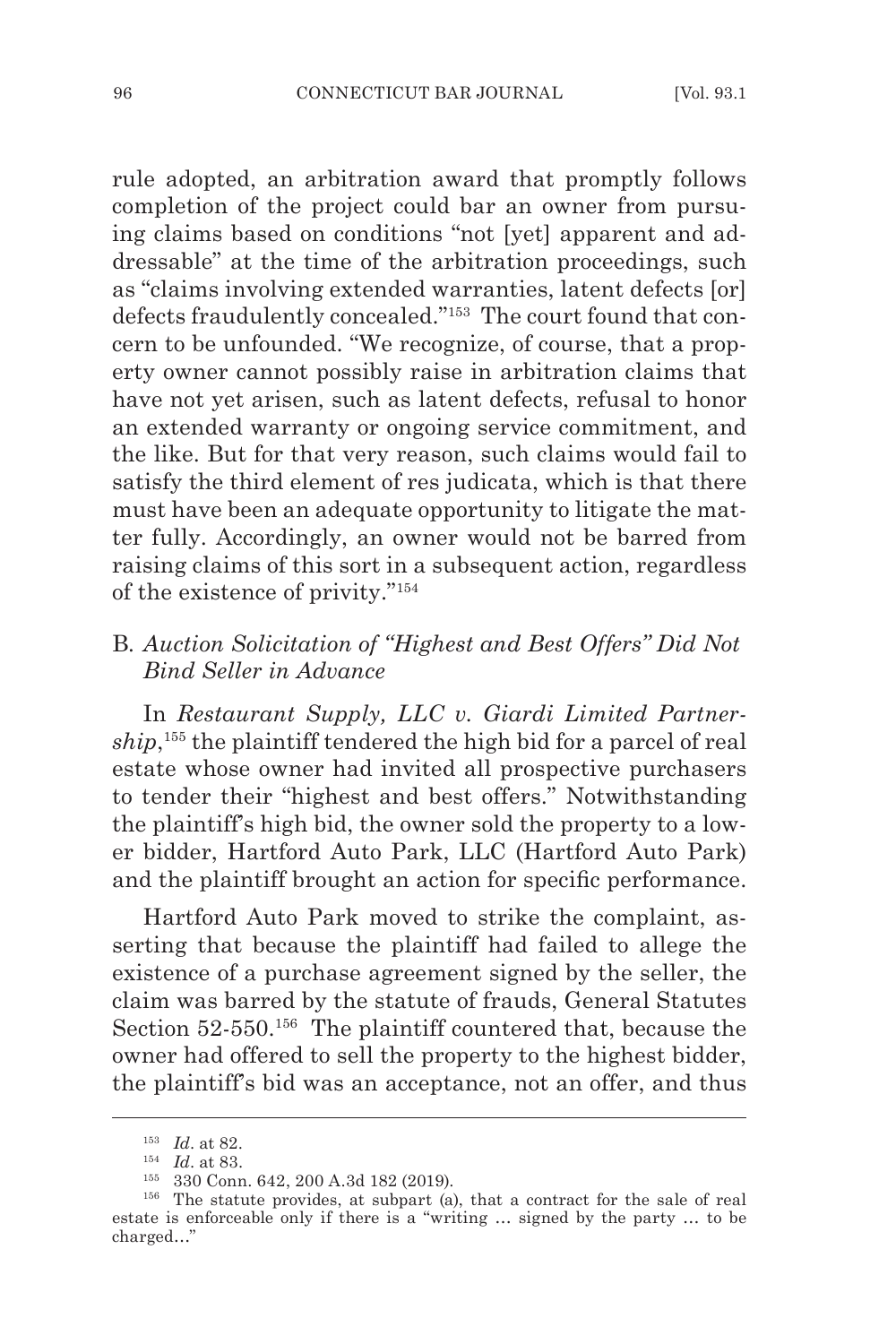gave rise to a binding contract.157 The trial court granted the motion, and entered judgment for the defendant on the stricken complaint.

The Supreme Court affirmed. The court examined General Statutes Section 42a-2-328, a provision of the Uniform Commercial Code that governs auctions of goods. The statute provides that auctions are deemed to be "with reserve" – meaning the seller has the right to reject all bids – "unless the goods are in explicit terms put up without reserve." Without expressly holding that that provision applies to the sale of real estate,<sup>158</sup> the court borrowed from the statute and found, contrary to the plaintiff's claim, that a request for "highest and best offers" does not constitute an announcement in "explicit terms" that the property is offered "without reserve," nor does it otherwise create an advance commitment to be bound by any such offer.

# C. *Appellate Court Clarifies Approach to Jurisdictional Challenges*

The Appellate Court's decision in *Designs for Health, Inc. v. Miller*159 provides Connecticut's first appellate articulation of the standard of proof that applies when an out-ofstate defendant files a motion to dismiss based on lack of personal jurisdiction.

The court adopted the "sliding scale" approach utilized by the federal courts. Prior to discovery, the plaintiff may defeat such a motion simply by pleading, in the complaint, "sufficient allegations of jurisdiction."160 At that stage, a prima facie showing of jurisdiction will suffice.

After discovery, the plaintiff's allegations must be beefed up with "an averment of facts that, if credited by the trier, would suffice to establish jurisdiction over the defendant."161 If the defendant submits evidence contesting those factual

<sup>157</sup> 330 Conn. at 646, fn. 4.

<sup>158</sup> *Id*. at 645, fn. 3.

<sup>159</sup> 187 Conn. App. 1, 201 A.3d 1125 (2019).

<sup>160</sup> *Id*. at 11, 12.

<sup>161</sup> *Id*. at 12.